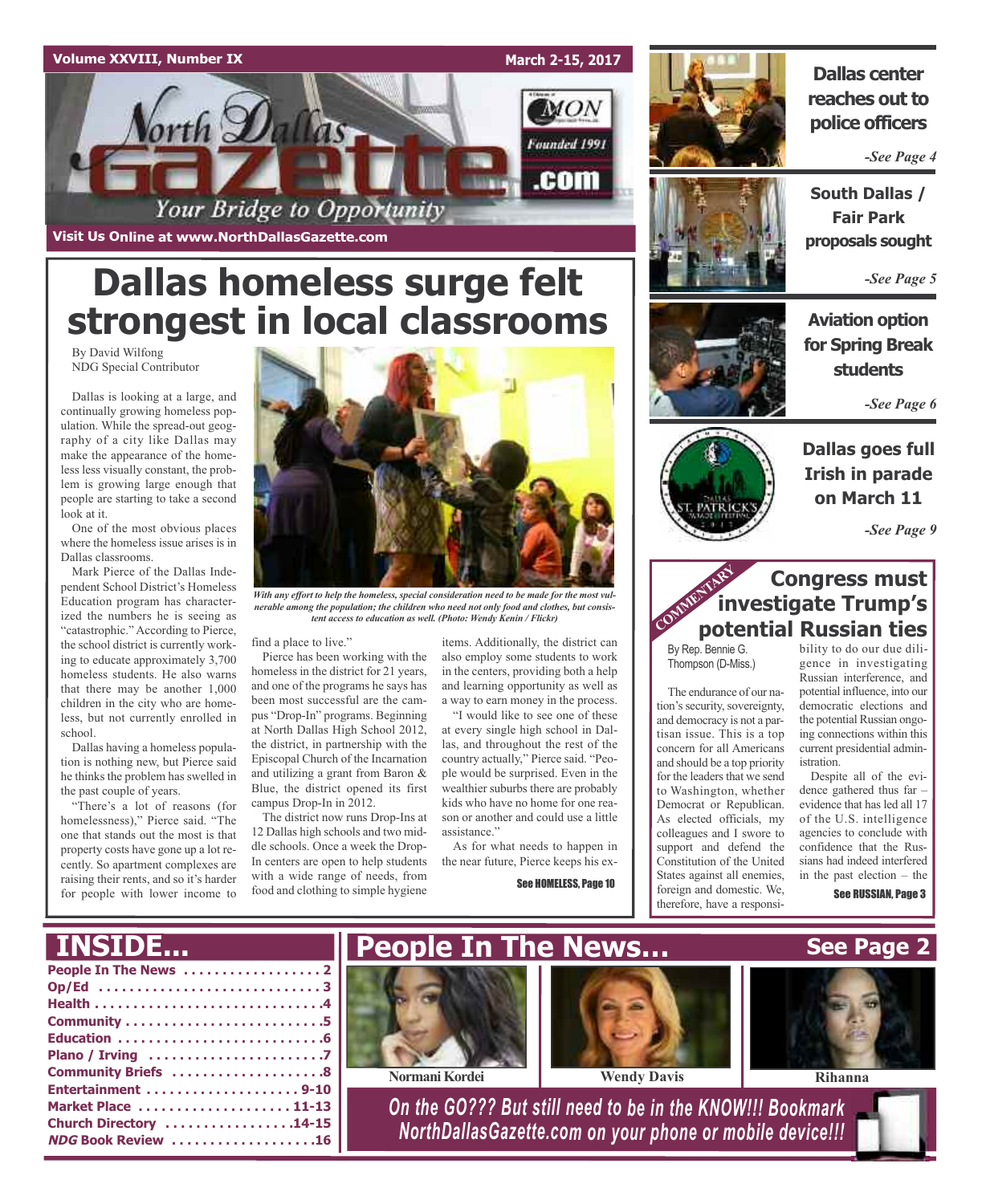#### **People in the News www.NorthDallasGazette.com**

## **Normani Kordei**

 $(P R N e w s w i r e - U S -$ Newswire) — Normani Kordei, of the internationally acclaimed pop group Fifth Harmony, has partnered with the American Cancer Society as a global ambassador to help increase awareness about the importance of breast cancer screening and HPV vaccination. The fight against cancer hits close to home as Kordei's mother, Andrea, is a breast cancer survivor having been diagnosed when Normani was just 5 years old.

"I remember seeing my

## **Wendy Davis**

SMU's annual Women's Symposium, Wednesday, March 8, will feature a keynote address by Wendy Davis, former Texas state senator and 2014 candidate for Texas governor.

An attorney and long-time public servant, Davis served on the Fort Worth City Council from 1999 to 2008. She represented District 10 in the Texas Senate from 2009 to 2015, but made her mark, nationally, with an impassioned, 11-hour filibuster in June 2013 that delayed passage of a bill restricting abortion regulations in Texas. She ran for governor on the Democratic



head in the bathroom after her chemo treatments; It was so traumatizing," Kordei says.

This heartbreaking memory of her mother, who she

calls her role model and inspiration, was the catalyst for aligning with the American Cancer Society and an easy decision to make in helping to fight this horrible disease.

"My mom is my hero, and I wouldn't be the woman I am today without her," says Kordei. "I am so committed to this fight. I love the work the American Cancer Society does and being a global ambassador provides me an amazing platform to share my experience and story while growing up, support my grandfather who is currently undergoing treatment for prostate cancer, and honor the legacy of my

"We invited Wendy Davis to be our keynote speaker because she was a major advocate for women during her time in the Texas Senate and during her gubernatorial campaign," said Aurora Havens, Women's Symposium cochair and a senior engineering major. "We believe she is an inspiration to all women, esUncle Norman, to whom I am named after and never met, having passed from lung cancer at the age of 33."

The American Cancer Society is the nation's largest private, not-for-profit investor in cancer research and offers patient programs and services including free transportation to treatment, no-cost lodging at more than 30 Hope Lodge facilities in the U.S. and Puerto Rico, as well as education and prevention initiatives around the world.

"Cancer has touched my life and the lives of those I love, and now I'm ready to help all that I can in the

the current political climate," Havenssays. Sachi Sarwal, a junior electrical enginering major, is also co-chair.

The symposium is open to the public from 11 a.m. to 8 p.m. at SMU's Hughes-Trigg Student Center, 3140 Dyer. St.Visit www.smu.edu/womsym for registration. Registration is requested by March 1.

Featuring a community resource fair, book signing and community awards reception and dinner, the symposium also features the Profiles in Leadership Awards. Recipientsinclude Sharon King, for 35 years a fundraising professional and volunteer leader of numerous Dallas women's

## **Rihanna**

The popular singer Rihanna has been named the 2017 Harvard University Humanitarian of the Year, and came to campus to accept the Peter J. Gomes Humanitarian Award at a ceremony last Tuesday (Feb. 28).

"Rihanna has charitably built a state-of- the-art center for oncology and nuclear medicine to diagnose and treat breast cancer at the Queen Elizabeth Hospital in Bridgetown, Barbados," said S. Allen Counter, the Harvard Foundation's director.

"In 2012, she founded the nonprofit the Clara Lionel Foundation Global Scholarship Program [named for



ticket in 2014, losing to Republican Greg Abbott.

ties.

In 2016, Davis launched a new initiative, Deeds Not Words, designed to train and equip young women to make changes in their communi-

her grandparents] for students attending college in the U.S. from Caribbean countries, and supports the Global Partnership for Education and Global Citizen Project, which provides children with access to education in over 60 developing countries, giving priority to girls, and those affected by lack of access to

education in the world today."

"The theme addresses issues women face as well as

pecially in Texas."

politics.

The theme of the studentplanned 2017 symposium, "My Body, Not Their Politics," will focus on the politics surrounding issues such as sexual violence, reproductive justice, and women and

An international musical phenomenon, the Barbadosborn singer, actress, and songwriter — whose full name is Robyn Rihanna Fenty — has sold more than 200 million records.

The Harvard Foundation recognizes prominent public-spirited leaders each year in honor of the late Rev. Professor Peter J. Gomes. Past honorees include physician-statistician Hans Rosling; actor James Earl Jones; Nobel Peace Prize Committee chairman Thorbjørn Jagland; U.N. Secretaries General Ban Kimoon, Kofi Annan, Boutros Boutros-Ghali, and Javier Pérez de Cuéllar; gender rights advocate Malala

Yousafzai; anti-child-labor spokesman Kailash Satyarthi; tennis player and activist Arthur Ashe; former Health and Human Services Director Louis W. Sullivan; and farmworker rights advocate Dolores Huerta.

The award was presented at 4 p.m. at Harvard's Sanders Theatre on Feb. 28.

With sales exceeding 200 million records worldwide, Rihanna is one of the bestselling artists of all time. Rihanna is the youngest and fastest solo artist to earn fourteen number-one singles on the Billboard Hot 100, and was named the Digital Songs Artist of the 2000s decade and the top Hot 100 artist of the 2010s decade by Billboard.

## fight," Kordei says.

"We are honored to have such a strong voice in Normani to help us save more lives from cancer," says Sharon Byers, chief development and marketing officer for theAmerican Cancer Society. "Her passion and commitment at such a young age is remarkable. In November, Normani visited a hospital with us and watching her interact with

patients young and old was special. She has the ability to put smiles on the patients who need that happiness most."

"Being only 20, it was especially tough to watch kids who were struggling," Ko-

organizations; Cheryl Pollman, past president of the Dallas chapter of the National Council of Jewish Women and a leader dedicated to helping children in Dallas' Vickery Meadow area; Sandra Sedillo-McGlothlin, cofounder of Empire Roofing and Empire Texas Equities and leader in numerous industry and community organizations including the Fort Worth Hispanic Chamber of Commerce; Teri Walker , founder and CEO of CommonTeri Services, a technology consulting firm and statewide leader of adult and family literacy programs; and Cynthia Yung, executive director of the Boone Family

rdei says. "But it was truly memorable and inspiring to see their parents provide support. It was really emotional yet rewarding when a few of the parents came up to me with tears in their eyes saying that it has been a long time since they saw their kids smile. That experience set the course and the desire to do more."

The American Cancer Society is the largest voluntary health organization dedicated to eliminating cancer as a major health problem, and it's because of her mother's breast cancer diagnosis that Normani is espe-

#### See KORDEI, Page 4

Foundation, which advances equity for women and girls. The Ward Award for Excellence in Mentoring will be presented to Angela Fields, founder of Rae's Hope, a Dallas nonprofit designed to empower at-risk girls to become productive members of their communities.

More than 500 attendees are expected to attend SMU Women's Symposium, created in 1966 as part of the University's commemoration of its 50th anniversary. One of the longest running events of its kind, the symposium has challenged, changed and broadened women's perspectives on campus and in the community.



*2 | March 2-15, 2017 | North Dallas Gazette*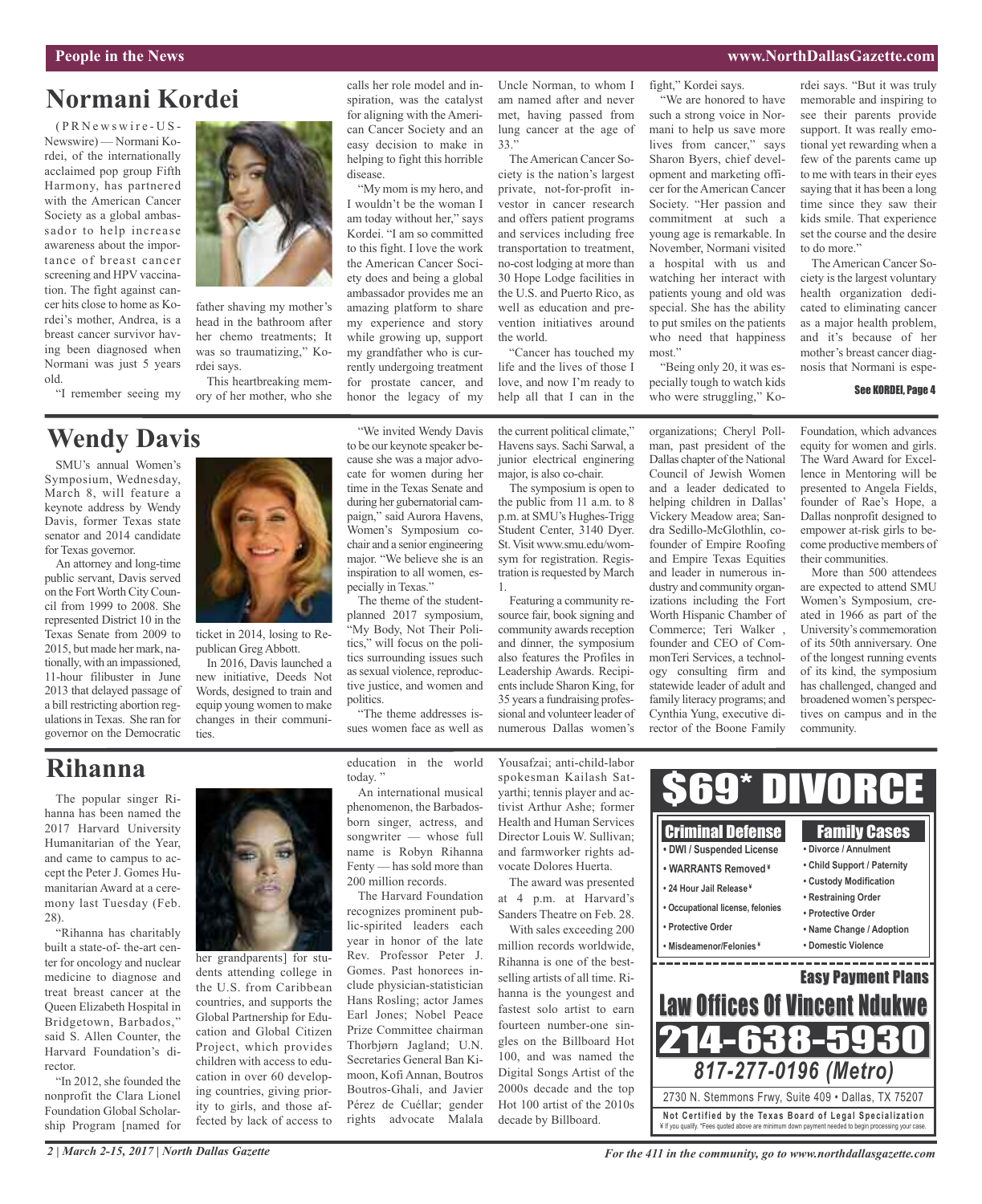#### **www.NorthDallasGazette.com Op-Ed**



*North Dallas Gazette assumes no responsibility for unsolicited material and reserves the right to edit and make appropriate revisions.*

> *"Do what you say you are going to do ... when you say you are going to do it.*

**Publisher's Office:** publisher@northdallasgazette.com

**Sales Department:** marketing@northdallasgazette.com 972-509-9049

## **Editorial Department:**

editor@northdallasgazette.com

### **Online:**

www.NorthDallasGazette.com www.twitter.com/NDGEditor www.facebook.com/NorthDallasGazette www.pinterest.com/NDallasGazette www.instagram.com/NorthDallasGazette

## STAFF

**Chairman Emeritus** *Jim Bochum 1933 – 2009*

**Published By**

**Religious/ Marketing Editor** *Shirley Demus Tarpley*

**Editor** *Ruth Ferguson*

## *Minority Opportunity News, Inc.*

**Web Master** *Todd Jones*

**Special Projects Manager** *Edward Dewayne "Preacher Boy"Gibson, Jr. James C. Allen*

**Community Marketing** *Nina Garcia Nadina Davis*

#### **Advisory Board:**

*John Dudley Myrtle Hightower Fred Moses Annie Dickson Cecil Starks Willie Wattley Coty Rodriguez-Anderson B. J. Williams Denise Upchurch Barbara Simpkins, ADVISORY BOARD SECRETARY*

## **Committees:** *Public Relations Planning and Implementation*

Cecil Starks, CHAIRPERSON

*Program Policy Development*

*Quality Assurance* Myrtle Hightower, CHAIRPERSON Coty Rodriguez

*The North Dallas Gazette, formerly Minority Opportunity News, was founded in July 1991, by Mr.Jim Bochum and Mr.Thurman R. Jones. North Dallas Gazette is a wholly owned subsidairy of Minority Opportunity News, Inc.*

## **CFPB: Navient charged student borrowers too much**

By Charlene Crowell NNPA Columnist

The financial futures of more than 12 million federal and private student loan borrowers who collectively owe approximately \$300 billion is at the crux of a lawsuit filed by the Consumer Financial Protection Bureau (CFPB). CFPB is suing Navient Corporation and two of its subsidiaries for using shortcuts and deception to illegally cheat borrowers out of their rights to lower loan repayments. Illegal loan servicing failures caused more than one-infour borrowers to pay more than they should have.

student loan servicer of both private and federal student loans, found that borrowers were not accessing a federal student loan repayment option that has been in effect since 2009. For eligible borrowers, income-based repayment can lower monthly borrower payments by taking into account income and family size. Depending upon individual borrower circumstances, payments could be reduced to even zero, and loan forgiveness apply after 20 or 25 years of regular monthly payments.

Navient, the nation's largest

"At every stage of repayment, Navient chose to

See CFPB, Page 11

unable or unwilling to put its full weight behind a full and proper investigation that seems necessary to the American people. In the face of evidence that campaign and administration officials seem to have had relationships with Russian officials, the president cannot simply move on from this issue. In fact, the resignation of National Security Advisor Michael Flynn this month seems to provide us with more questions than

A CFPB investigation of

The potential conflicts between the Trump Administration and its apparent ties to Russia seem numerous. The president has refused to release his tax returns – a move notseen from any other modern major party candidate – leaving questions unanswered as to potential Russian business ties and conflicts of interest that President Trump was all too happy to gloat about in years past. The president is unable to criticize Russia and its dictator-like leader Vladimir Putin, but, instead, praises him and prefers him to President Obama. When confronted with the assertion that Putin has had journalists and political opponents killed, PresidentTrump doubled down on his support of Putin by shockingly asserting a moral equivalence between Russia

answers.

current administration seems and the United States. **RUSSIAN,** continued from Page <sup>1</sup>

The president's ties to Russia don't end with him, however, they trickle down into his administration. As in the campaign, President Trump continues to surround himself with advisers that have expansive and well-documented financial entanglements to Russia. Recently, "The New York Times" reported that phone records show Trump associates communicated with senior Russian intelligence officials throughout the campaign, including his former campaign chair Paul Manafort, who is known to have involvements in multimillion-dollar business deals with Putin alliesin Ukraine.

Additionally, Michael Flynn was forced to resign following information revealing that he had lied about privately discussing U.S sanctions against Russia with the Russian ambassador to the United States before Trump took office, a potentially illegal act. It has since been reported that White House officials were made aware of Flynn's actions and made no effort to correct the record. It was only after leaks to the public that President Trump's hand was forced, raising concerns regarding the ability of this White House to maintain honest and open communication with

# **NDG Readers Sound Off**

#### **Richardson begins planning for Cotton Belt Rail Line's impact**

I would like to know how the rail will cross through the neighborhoods where there are seven, m o stly elementary schools. What is it going to take to get the DART board to realize this is a dangerous situation to our children and a nightmare for north/south traffic. The first time a child is killed or injured by one of these DART trains, I hope the DART board will be sued because we have pleaded

the American people.

were others involved? The American people deserve to know the full extent of Russia's financial, personal and political strings attached to President Trump and this ad-

Now more than ever, we need an independent, bipartisan commission to fully investigate Russia's interference in the election and any potential Trump campaign ties to the Kremlin. Unfortunately, Republican leaders in the House seem less than enthusiastic about investigating their own President. In turn, last month, Representatives Eric Swalwell (D-Calif.), and Elijah Cummings (D-Md.) reintroduced legislation that would create a 12-member, bipartisan, independent commission empowered to conduct an in-depth investigation into attempts by the Russian government or others to use electronic means to influence, interfere with, or undermine trust in last year's elections.This would be similar to the highly-praised 9/11 Commission – which was led by well-regarded national se-

ministration.

for this to be constructed properly, overhead or underground, not a street level. How is the DART going to cross Ohio, Coit, Preston, Davenport, Brentfield, Keller Springs……there are residential homes that pay a LOT of Dallas City/County Taxes, why is their input not being considered??

Thank you.

*- Paula Casey via NorthDallasGazette.com*

**To share your opinion visit NorthDallasGazette.com**

This intricate web leaves us with critical questions that must be answered. What did the President know and when? Was the White House ignoring or covering up the truth and spreading misinformation? Did Flynn operate at the direction or the knowledge of the President and curity experts that were not elected officials. Such a commission is not only necessary in order to ensure our security, but to restore trust in this administration and in the democratic process. All Democratic members of the House of Representatives, along with one Republican, have co-sponsored this criti-

> cal bipartisan legislation. The American people deserve transparency and peace of mind when it comes to their elected leadership. The Trump Administration has insisted on remaining friendly with Russia despite the very clear threat that they have presented to our national security. In doing so, they have put our nation at risk while keeping American citizens in the dark. The Trump Administration's intent to ignore these ongoing acts of aggression sends a message that this type of meddling is acceptable. The only democratic way forward is to launch a complete investigation into not only the interference into our democratic election, but also into the ties and communication that this administration has had with Russia.

*U.S. Congressman Bennie G. Thompson (D-Miss.) represents Mississippi's 2nd Congressional District and is the ranking member on the House Committee on Homeland Security. He is also a member of theCongressional Black Caucus.*



**Production** *Margaret Freelon*

*David Wilfong*

## **Advisory Board**

*Business Growth Referral* John Dudley, CHAIRPERSON

Annie Dickson, CHAIRPERS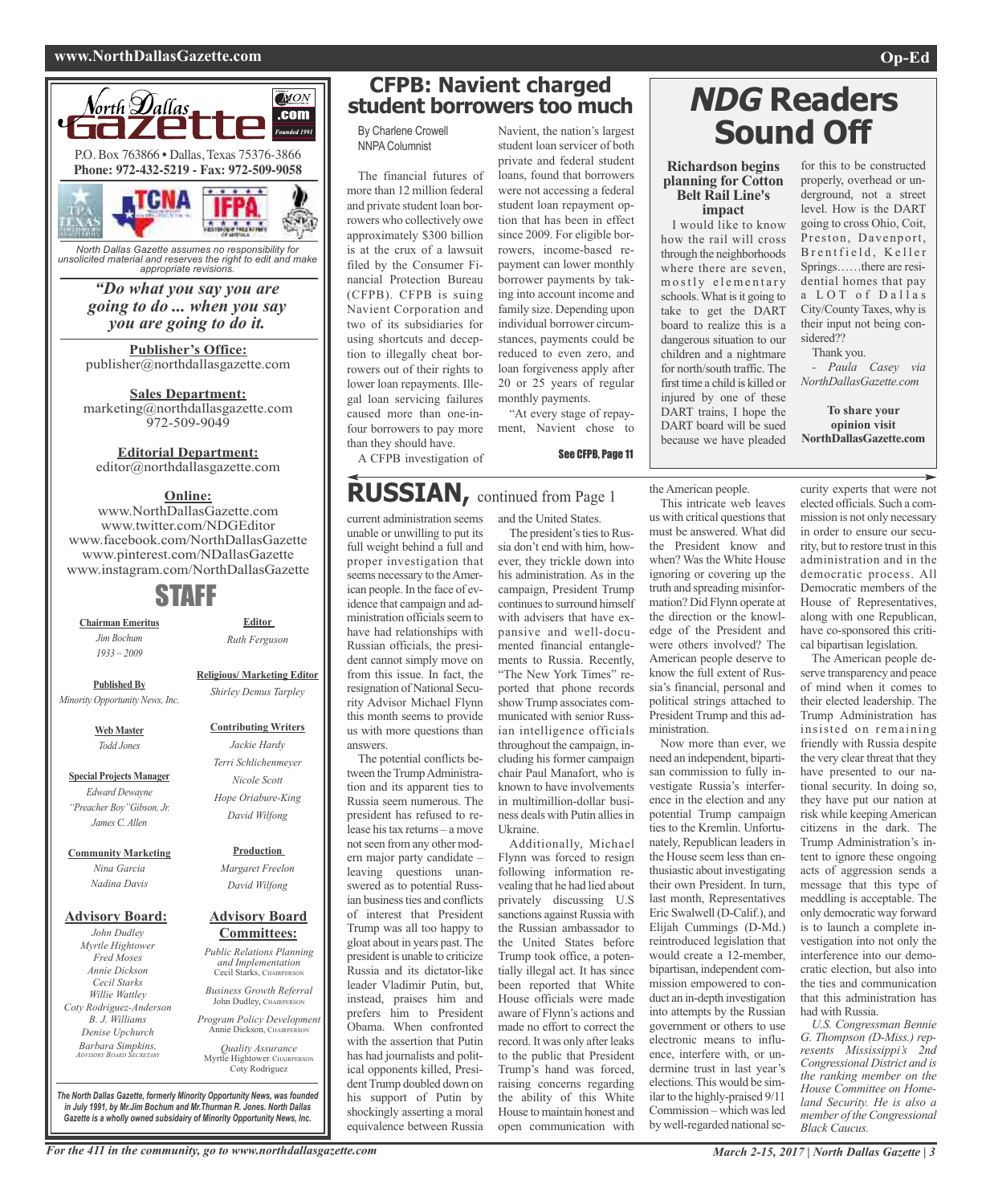## **Center for Brain Health programs sets goal of helping 500 Dallas Police Officers**

Law enforcement is inherently a high-pressure profession. Police officers must routinely make tough decisions, often under extreme stress and/or facing threat of harm. The Center for BrainHealth, part of The University of Texas at Dallas, and its Brain Performance Institute are collaborating to provide programs to help officers who serve on the front lines of the city of Dallas.

By equipping them with brain health-enhancing tools, the Center for Brain-Health and its Brain Performance Institute will aid officers in tactical decisionmaking, creative, real-time problem-solving and down-



*Jennifer Zientz, head of clinical services at the Center for Brain-Health, leads a training session for officers with the Dallas Police Department. (Photo: UT Dallas)*

regulating emotional re-Lyda Hill, whose donation sponse to stress.

"I have learned, thanks in part to the work of the center, that brain health is like physical health: You have to work to pursue it," said

is funding the training. "Following the devastating day of July 7, 2016, in Dallas, where five law enforcement officers were killed in the line of duty, I knew I

had to do something to help those who take care of us daily. I hope this effort gives the Dallas Police Department the foundation it needs to consistently make the brain health of its officers a top priority."

"Lyda is always at the forefront of transformational beginnings," said Dr. Sandra Bond Chapman, founder and chief director at the Center for BrainHealth and Dee Wyly Distinguished University Professor in the School of Behavioral and Brain Sciences. "Thanks to her innovative, generous spirit and commitment to advancing scientific

See BRAIN, Page 11

**KORDEI,** continued from Page <sup>2</sup> cially committed to increasing awareness about the importance of mammography among women in underserved communities. And as a young woman who has taken a step toward the prevention of cervical and other cancers through HPV vaccination, she is the perfect ambassador to share the message to make HPV vaccination a national and global public health prior-

"Vaccines are among the few medical interventions capable of achieving almost complete eradication of a disease," Byers says. "We have a cancer prevention vaccine that has been available for 10

ity.

years. They're safe and they work, yet in this country only about half of girls and boys who are vaccinated with the other vaccines recommended for preteens are getting vaccinated to protect them from cancer.

"It's not often there's an opportunity to prevent cancer, or in this case multiple cancers, with a single tool. Concerted efforts are needed so that the opportunity is not lost. Having a widely known and wellconnected spokesperson like Normani, who has a pulse on the younger generation and a passion for working with kids, will help to educate today's parents and youth."



# **metroPCS**

Switcher Instant Rebels: For more time at each convertise comparison of the contract of the Architecture intervention of the contract of the contract of the contract of the contract of the contract of the contract of the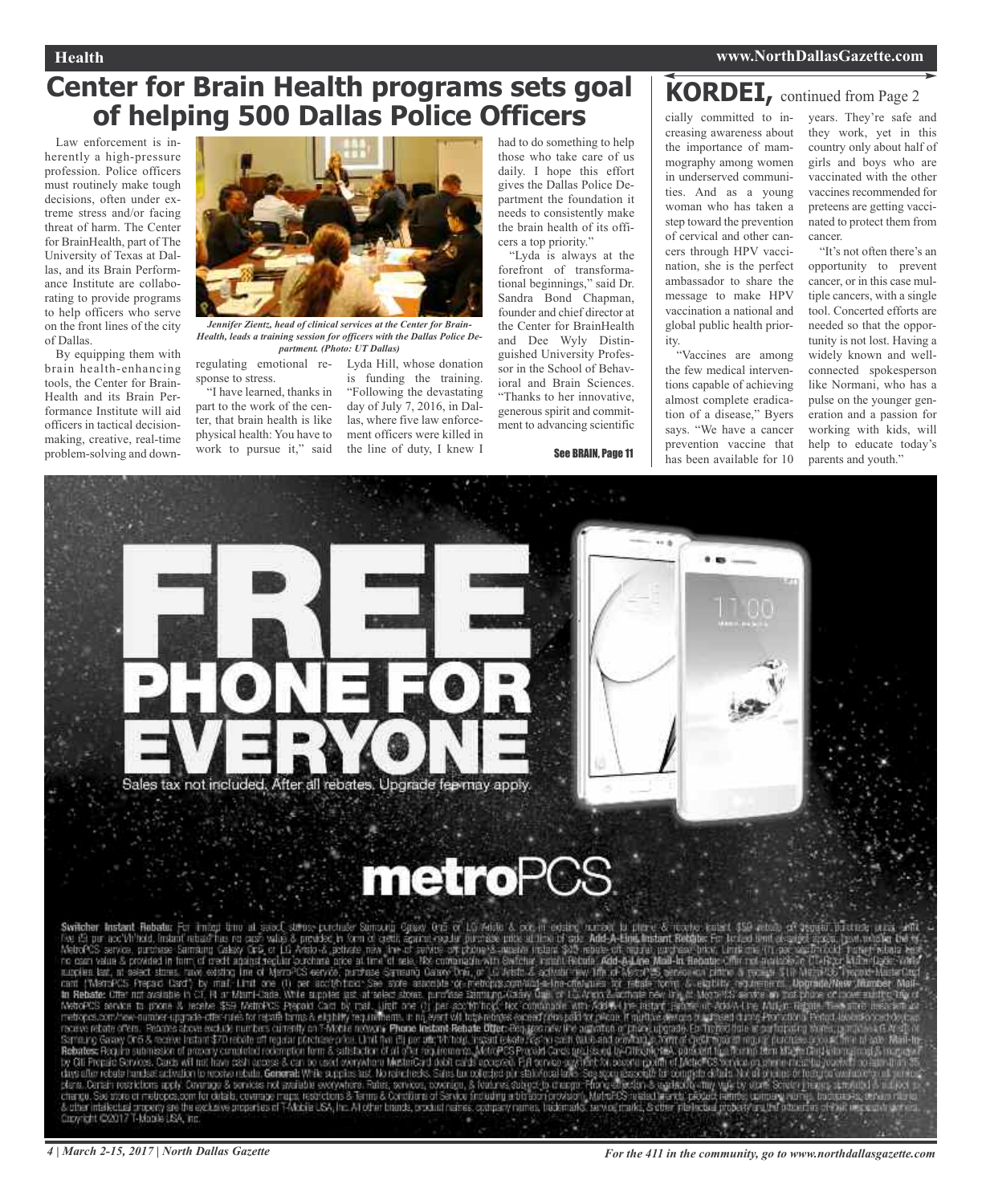#### **www.NorthDallasGazette.com**

## **City of Dallas accepting proposals for South Dallas/Fair Park Trust Fund community grants until April 14**

Community organizations that qualify for funding from the South Dallas/Fair Park Trust Fund (SDFPTF) are invited to submit proposals for funding until April 14 at 4 p.m.

The SDFPTF was created to facilitate economic and community development programs and initiatives in the South Dallas/Fair Park community.

Applicants can apply for grants in these categories:

Community-Based Non-Profit: For agencies designated as a  $501(c)(3)$  by the



IRS. The maximum grant is \$35,000 for a maximum three years of funding. Challenge: Any non-

profit community-based organization can apply; the maximum grant amount is

Public Safety: Any nonprofit community-based organization can apply; maximum grant is \$10,000. Public Safety Projects must directly relate to an aspect of crime prevention or abatement.

Grant applications are available at the South Dal-*Andreas Praefcke / Wikimedia*

las/Fair Park Trust Fund office, 2922 Martin Luther King Jr. Blvd, Building A, Suite 127 through April 14. The public meetings will

discuss particular aspects of eligibility and application for annual grants. The meetings will be held at the Martin Luther King Branch Library, 2922 Martin Luther King Jr. Blvd., Building C. The announced schedule for the meetings:

- 6 p.m.Tuesday, March 7
- 6 p.m.Tuesday, March 14
- 6 p.m.Thursday,March 16
- 6 p.m.Tuesday, March 21 • 6 p.m.Thursday,March 23
- 6 p.m.Tuesday, March 28



\$5,000. **Rep. Eric Johnson pushes for full-day PreK**

AUSTIN – Representative Eric Johnson (D-Dallas) recently filed House Bill 2282, a bill that would fund highquality, full-day pre-K for qualifying school districts through the existing school finance formula. In order to be eligible for the funding, pre-K programs must serve economically disadvantaged children and adopt national best practices for improving educational outcomes.

"There is no doubt that full-day pre-K works," said Representative Johnson. "It is just a matter of when



Texas will stop dragging its itics with our most vulnerafeet and commit to doing what is right for the children of this state. Our state leaders need to stop playing pol-

ble children and fully fund a high-quality, full-day, formula-funded pre-K program now."

## **Dallas native, Kimball grad supports naval aviation modernization in Pacific**

By Lieutenant Jill Ryan, Navy Office of Community **Outreach** 

LEMOORE, Calif. – A Justin F. Kimball High School graduate and Dallas, Texas native is serving in the U.S. Navy with Commander Strike Fighter Wing, U.S. Pacific Fleet (CSFWP).



Petty Officer 2nd Class Curio McGrew works as an aviation ordnance man and *Petty Officer 2nd Class Curio Mc-Grew(Courtesy photo U.S. Navy)*

operates out of Naval Air Station (NAS) Lemoore, California.

McGrew is responsible for armament equipment.

"I like the people that I get to work with. We all perform our job to the best of our ability," McGrew said.

See McGrew, Page 7

## **Public hearing slated to discuss Dallas' upcoming city budget**

The City of Dallas will hold a public hearing on Wednesday March 22, 2017 to receive citizens' comments on the FY 2017-18 Operating, Capital, and Grant/Trust Budgets.

Members of the public wishing to make comments are invited to attend the public hearing, which will be held not earlier than 1 p.m. in the City Council Chambers, Dallas City Hall,

6th floor, 1500 Marilla St. Anyone interested in signing up in advance to speak at the public hearing may contact the City Secretary's Office at 214-670- 3738.



*March 2-15, 2017 | North Dallas Gazette | 5*

*For the 411 in the community, go to www.northdallasgazette.com*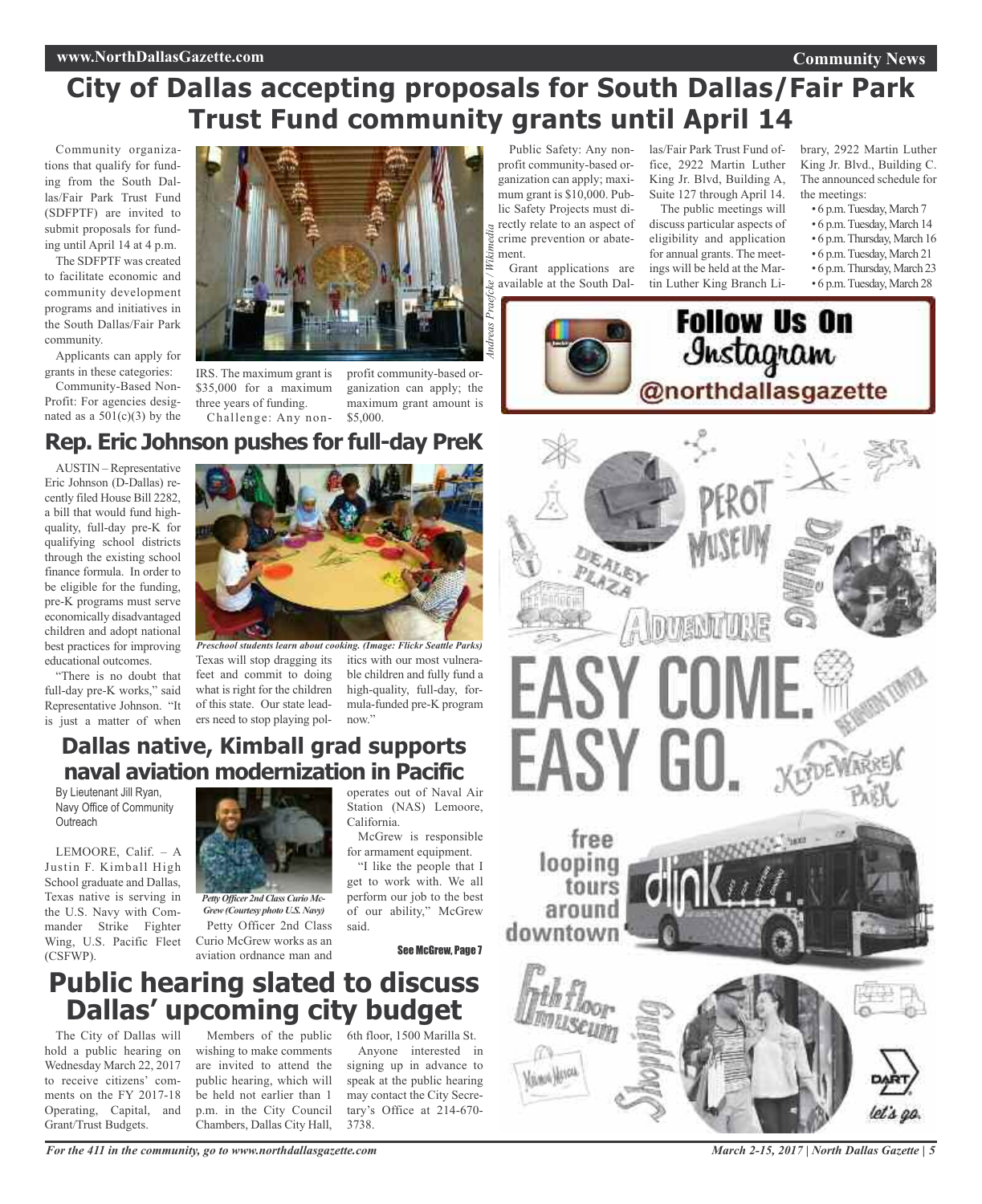#### **Education www.NorthDallasGazette.com**



*For Spring Break young pilots get a chance to take charge at the Flight Museum (Courtesy Photo)*

## **National Black Farmers Association Scholarship Program accepting applications**

AUBURN HILLS, Mich. /PRNewswire/ –The National Black Farmers Association (NBFA) Scholarship Program is now accepting applications for the 2017-18 academic year. In its third year, the NBFA Scholarship Program will award scholarships of up to \$5,000 to African-American farmers or dependents of African-American farmers who plan to enroll or who are enrolled in agriculture-related study at an accredited two-year or four-year college, university or vocational-technical school.

Funded by the FCA Foundation, the charitable arm of North American automaker FCA US LLC, the NBFA Scholarship Program will award up to \$100,000 in scholarships this year.

"Higher education pro-

vides essential tools, knowledge and resources that allow people to pursue and achieve their goals," said Lesley Slavitt, Head of Civic Engagement, FCA US LLC, and CEO of the FCA Foundation. "It is a privilege for the FCA Foundation to be a partner with the National Black Farmers Association and these remarkable students to ensure that the next generation of African-American farmers receive the training and skills that will enable them to thrive."

#### **Apply for the 2017-18 NBFA Scholarship Program**

NBFA scholarships are awarded based upon several criteria, including academic performance, demonstrated leadership, participation in agricultural and community

activities, and career goals and objectives. Applications will be accepted at https://www.scholarsapply.org/blackfarmersassociation through April 28, 2017, or until 100 applications have been received, whichever comes first.

Celebrate Spring Break Week at the Frontiers of Flight Museum and explore the world of aviation and space. The fun blasts off on March 13-17 with fun activities daily from 10 a.m. to 2 p.m. The daily activities in-

**MONDAY, March 13: HELICOPTER DAY** • Take a seat inside a Care-

Flight helicopter • Talk to the pilots

clude:

"My father taught me very early on that land is the most important tool that a person can possess. And he taught me if I treat the land good, the land will take care of me," said John Boyd, Jr., President of the National Black Farmers Association. "Educating aspiringAfrican-American farmers provides an opportunity to increase and advance agricultural technology, which will be passed on as a vital part of our rich farming legacy to future generations."

Construct your own paper helicopter • Launch it inside a 7-foot

wind tube **TUESDAY, March 14: OPEN COCKPIT DAY**

• Test our supersonic T-38 and F-4 jets cockpit simulators • Explore inside our Bell UH-1 "Huey" and Southwest

Airlines Boeing 737-300 • Talk to the pilots who

flew these aircraft

**WEDNESDAY, March 15: GALACTIC**

**For Spring Break, young aviators can blast**

**off at the Frontiers of Flight Museum**

**ADVENTURE DAY**

• Get a sneak peek of the upcoming Aug 21 solar eclipse in SPOC, the portable planetarium

• Get a close look at the Sun through a solar telescope **THURSDAY, March 16: PAPER AIRPLANE DAY**

• Create your own paper airplanes

• Experiment to see which

design travels furthest, most accurate, and the longest time.

#### **FRIDAY, March 17: SIMULATOR DAY**

• Explore virtual aircraft in the flight simulators

• Learn aerial navigation Activities are free with the purchase of a general admission ticket.Admission is free for museum members. For info visit: http://www.flightmuseum.com/spring-break-2017.

Investors Liquidation Sale: **Laurel Land Cemetery Burial Plot For Sale (one space) Section # 3, Space # 15, Lot # 20**



Laurel Land Cemetery charges for cost of single Plot: \$3995.00 Discount Amount, if you act right away: <\$1745.00> (your savings) Your Cost: \$2250.00

> **Call Today! 972.432.5219** (leave message,if no answer)

## **President Trump signs executive order on HBCUs**

By Lauren Victoria Burke NNPA Contributor

President Trump signed an executive order to focus more attention on Historically Black Colleges and Universities (HBCUs) on Tuesday, February 28.

Although HBCUs comprise just three percent of higher education institutions in the U.S., "HBCUs contributed 19 percent of the nearly 9 percent of all bachelor's degrees in science and engineering awarded to Blacks in 2010," according to American Institutes for

Research (AIR).

AIR also reported that "By 2010, approximately 33 percent of all Black students who earned bachelor's degrees in mathematics and statistics attended HBCUs, and HBCUs produced nearly 37 percent of all Black undergraduates who received bachelor's degrees in the physical sciences."

Every president since Jimmy Carter has issued an Executive Order establishing a White House Initiative on HBCUs. The order

See HBCUS, Page 11

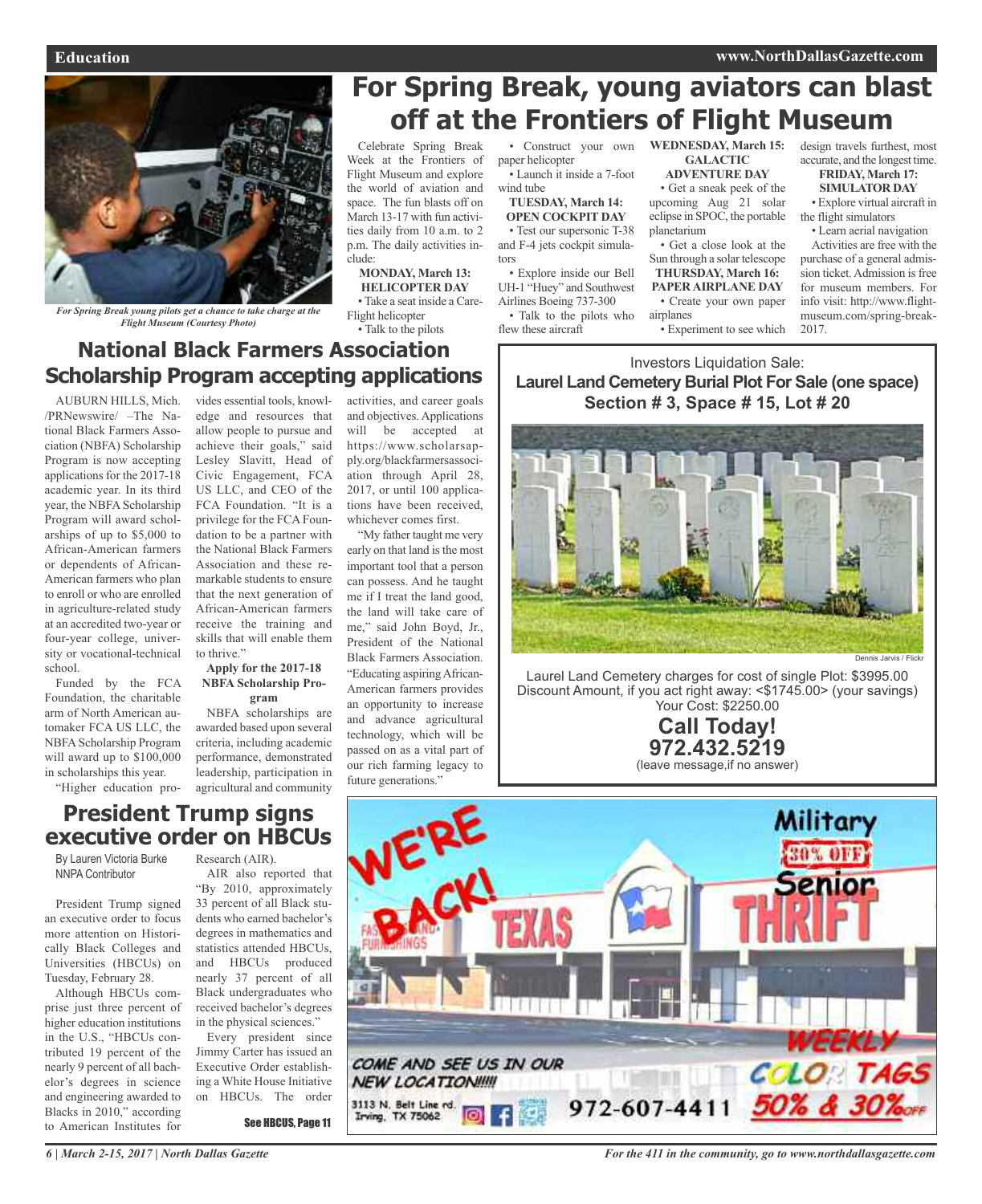## **Irving's Tudor Lane transformation earns national recognition**

The National Community Development Association (NCDA) has announced its decision to award the 2017 Audrey Nelson Community Development Award to the City of Irving, Texas for the redevelopment of Tudor Lane. Once one of Irving's highest crime areas, Tudor Lane now consists of 27 new homes where families and children live safely.

Beginning in 2009, multiple city departments and a concerned community tackled a number of issues in the area around Tudor Lane.



*Once a high crime area, Irving's Tudor Lane now stands as an example of how public-private partnerships can collaborate to transform neighborhoods. [Photo: City of Irving]*

Using a combination of federal, state and local funds, the City of Irving partnered

with the U.S. Department of Housing and Urban Development, Texas Department of Housing and Community Affairs, the Irving Housing Finance Corporation, Irving Community Development Corporation, and Bear Creek Development Corporation to invest nearly \$7 million. With the funding, they acquired and demolished the existing dilapidated buildings and redeveloped Tudor Lane. The initiative resulted in 27 new, affordable energy-efficient homes.

NCDA recognizes outstanding uses of Community Development Block Grant (CDBG) and partnerships between local governments and nonprofit organizations to assist low and moderate-income persons. Audrey Nelson was the first Deputy Executive Secretary of NCDA.

"The redevelopment of Tudor Lane has truly transformed an entire neighborhood. The positive impacts of this initiative will benefit these 27 families and the surrounding area for decades to come. Tudor Lane is a great example of how the federal, state and local governments can collaborate with local nonprofits and homebuilders to address significant community needs and improve the lives of many. We hope this project continues to serve as a catalyst for similar projects in this area," said Steven A. Reed, Planning and Community Development Director.

"On behalf of the City of Irving, I am pleased to accept this award and thankful for the NCDA and their recognition of exemplary work."

## **Plano Mayor's Summer Internship Program accepting applicants until March 10**

With a promise to "educate and support our children to insure their success," Plano Mayor Harry LaRosiliere today kicked off the 2017 Plano Mayor's Summer Internship Program urging area businesses to sign up by March 31 for the immersive employment program for teens.

Mayor LaRosiliere and Plano ISD Superintendent Dr. Brian Binggeli also announced a new component – a two- to four-week "teacher externship" pilot program that immerses Plano teachers into the corporate environment, providing them powerful insights to expand and enhance their classroom instruction.

*The Plano Mayor's Internship Program offers students the opportunity for an immersive experience in a local business. (Photo: James Edward)*

mer Internship Program is an initiative that gives outstanding Plano public high school students the opportunity to gain real-world experience through paid employment in a professional workplace. For a fourth year, Capital One is the presenting sponsor, and they are supporting the teacher externship program as well."We

The Plano Mayor's Sum-

are thrilled to launch another life-changing 'learn and earn' summer for our high school interns," said Mayor LaRosiliere. "Motivating our youth to great heights is a shared goal in our city. Our business community has generously rallied behind our youth to equip our kids with professional skills, confidence and a paycheck. I

**MCGREW,** continued from Page <sup>5</sup>

"Lemoore has been home to the Navy's west coast strike fighter community since 1980, when strike fighter squadron VFA-125 was the first squadron established to train Navy and Marine Corps aviators in the F/A-18 Hornet," said Vice Adm. Mike Shoemaker, Commander, Naval Air Forces.

The strike fighter wing, headquartered at NAS Lemoore, ensures that each squadron is fully combatready to conduct carrierbased, all-weather, attack, fighter and support missions for the Pacific Fleet.

"The triad in the command is very understanding. They take into account that everybody has different circumstances in life both personally and professionally," McGrew said.

With the CSFWP consist-

ing of more than 20 squadrons, highly specialized jobs range from training new aviators to maintaining airframes and engines, to handling and flying aircraft.

"I have learned that all things count in the Navy. Diversity is important. It makes problem-solving easier because you can approach a circumstance from many different angles and come up with the best solution," McGrew said.

can proudly boast that we already have past intern fellows who are working to complete their degrees now

looking to their hometown and former Plano employers for a permanent position. We are building a bridge for

our future workforce by building up our youth."

See MAYOR, Page 8



These Texas Lottery Commission scratch ticket games will be closing soon:

| Game #  | Game Name / Odds                                              | s    | <b>Official</b><br>Close of<br>Game | End<br>Validations<br>Date: |
|---------|---------------------------------------------------------------|------|-------------------------------------|-----------------------------|
| 1740    | Hit \$1,000,000<br>Overall Odds are 1 in 3.57                 | \$20 | 3/20/17                             | 9/16/17                     |
| 1769    | \$250,000 Extreme Green<br>Overall Odds are 1 in 3.19         | \$10 | 3/26/17                             | 9/22/17                     |
| 1772    | Cash 2 Go<br>Overall Odds are 1 in 4.08                       | \$1  | 3/27/17                             | 9/23/17                     |
| $-1816$ | Veterans Cash<br>Overall Odds are 1 in 4.14                   | \$2  | 4/1/17                              | 9/28/17                     |
| 1819    | <b>Hipster Holiday</b><br>Overall Odds are 1 in 4.70.         | šť.  | 5/3/17                              | 10/30/17                    |
| 1770    | Wild 7's Doubler<br>Overall Odds are 1 in 4.09                | \$2  | 5/3/17                              | 10/30/17                    |
| 1782    | <b>Crazy Cash</b><br>Overall Odds are 1 in 4.09.              | \$5  | 5/3/17                              | 10/30/17                    |
| 1796    | Super Loteria<br>Overall Odds are 1 in 3.77                   | \$5. | 5/3/17                              | 10/30/17                    |
| 1811    | \$100,000 Cash<br>Overall Odds are 1 in 4.11                  | \$5  | 5/3/17                              | 10/30/17                    |
| 1815    | Garland Riches<br>Overall Odds are 1 in 3.89                  | \$5  | 5/3/17                              | 10/30/17                    |
| 1818    | Holiday Countdown Super Ticket"<br>Overall Odds are 1 in 3.45 | \$10 | 5/3/17                              | 10/30/17                    |

For detailed units and game internation, slot **fabrications, and also drawings** in the **SEO-375-6000.**<br>Most by 16 in other to perchase a third; The Toers Lattery support Toers advication and versures. Puth SEOP (MSR) for



For latest DFW news and contests LIKE the North Dallas Gazette on Facebook Facebook.com/NorthDallasGazette

For the 411 in the community, go to www.northdallasgazette.com March 2-15, 2017 | North Dallas Gazette | 7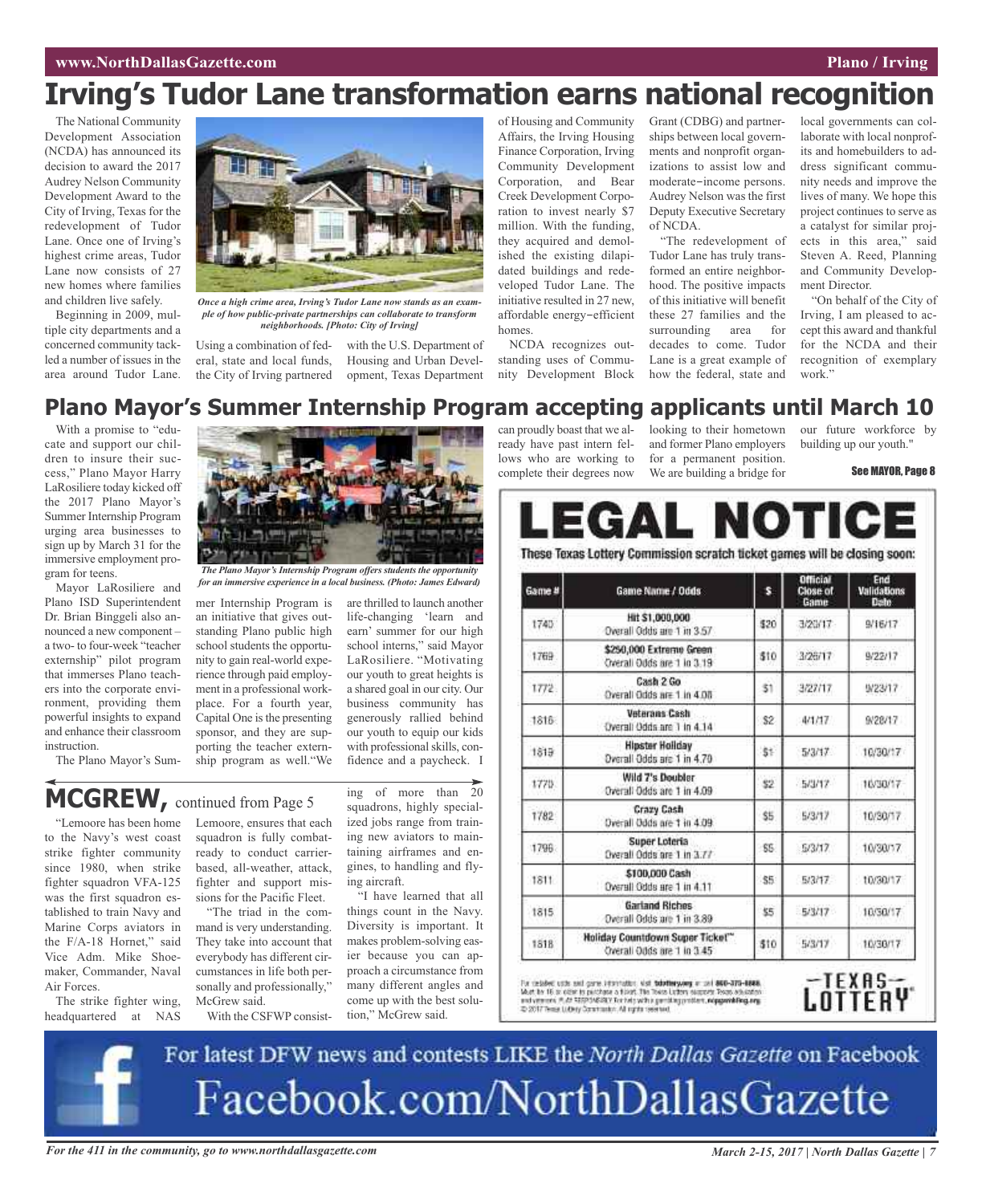## **Community Briefs**

#### **CARROLLTON New fire chief takes command of CFR**

After a nationwide search beginning in January, the City of Carrollton appointed Assistant Chief of Operations Gregg Salmi as the Fire Chief of Carrollton Fire Rescue. He will take the department head position the beginning of April after current Chief John Murphy retires.

Salmi is a 31-year veteran of CFR having begun his career in Carrollton in 1986. He was promoted to Assistant Chief in 2007 and has overseen both the Support Services and Operations Divisions over the last decade.

"Carrollton is the only fire department I have ever worked for and it will be the only fire department I will ever work for," Salmi said. "A major goal I have as fire chief is to ensure that CFR provides exceptional service delivery that exceeds the citizen's expectations. I believe the future of the department looks very bright.

Under Chief Murphy's leadership, we have built a strong foundation and my goal is to build upon that foundation."

## **Wildlife sightings**

Many residents have shared their concern for wildlife in our City, specifically noting bobcat and coyote activity. This time of year it is not uncommon to see both species active during the day as both will mate in late winter and early spring. These more frequent sightings have led some to believe there is an increased risk to people and domestic pets. However, while both bobcats and coyotes have adapted to living in closer proximity to people, they have not abandoned their natural fear of humans.

If you know either species is living near your home, turn on the lights and make a little noise before letting pets out into the yard. If you encounter wildlife while walking your pets, maintain a safe distance, make plenty of

to Animal Services. The City's wildlife management plan does not call for the trapping of each reported bobcat or coyote. However, we evaluate each call on its individual merits to determine the most appropriate next step. Sick or injured animals, or those with a significantly reduced fear of humans may result in efforts to capture the specific animal. These determinations cannot be made without your active participation by reporting the activity you see in your neighborhood. Please contact Carrollton Animal Services at 972- 466-3420 to report bobcat or coyote activity.

noise, and report the activity

#### **Crafternoons at the library**

Do you need a new after school activity? Do you love making crafts? Join the staff the second Thursday of every month for after school fun and create something amazingly awesome! This workshop is for ages 5-12 from 4 to 6 p.m. at Hebron & Josey

## **MAYOR,** continued from Page <sup>7</sup>

The Plano Mayor's Summer Internship Program combines Plano's vibrant business community with a nationally recognized school district, connecting motivated high school students with local companies and organizations. The summer internship program runs eight weeks from June 12-Aug. 4 and concludes with a celebratory luncheon on July 31 at Hilton Granite Park. Businesses may sign up online through March 31 at planomayorsinterns.org.

Mayor LaRosiliere reports that students benefit from real-life experiences in the workplace, meaningful assignments and opportunities to shadow executives. They also observe company operations, network with managers and executives, and gain exposure to a wide array of careers they never imagined. Companies and nonprofits also win because students deliver an infusion of energy and creativity and add value to the workplace. Additionally, employers can

make a connection to their future workforce, which Mayor LaRosiliere believes is crucial because he hopes these brilliant young people will bring their talents back to Plano upon graduation from college.

In its short history, the Plano Mayor's Summer Internship Program has experienced tremendous growth. In 2016, 360 Plano ISD students applied and were eligible for the Job Fair, and 104 were placed in coveted internships. Last year's interns participated in eight-week paid internships at 55 businesses and 18 nonprofits. The students represent every public high school in Plano, and some of the prospective interns are first-generation, college-bound students.

For  $2017$ , Mayor LaRosiliere has once again set a goal to reach 100 students, with a special focus on first-generation, collegebound students as well as those who participate in Plano ISD's AVID (Advancement Via Individual

Determination) program.

Businesses, large and small, can participate in several ways – by sponsoring an intern at their workplace, underwriting an intern at a nonprofit or government agency, or becoming a program sponsor. Interns work 20 to 40 hours weekly at a minimum of \$9 per hour. Companies pay a \$500 program fee for each intern that covers the various training and enrichment activities, the Job Fair and the luncheon ticket. Also, a few program sponsorship opportunities remain.

"Capital One is committed to helping Americans succeed in an ever-changing digital economy, and empowering the youth in our communities is a tremendous source of pride for all of us," said Ian Forrester, head of Capital One's Consumer Auto Finance business. "We are excited to partner for the fourth consecutive year with the Mayor and the city of Plano to support this important program and the future of our city."

Library. For more information, visit cityofcarrollton.com/library.

#### **GARLAND Table tennis therapy on offer at Carver Senior Center**

Thursdays  $| 2$  to 3 p.m.  $|$ FREE Enjoy the afternoon playing ping pong with your friends. Single or doubles, this is a great way to exercise and get your body moving. For more information, please call 972-205- 3305.

#### **Garland unveils new 'Plan Now' app**

Planning the perfect day in Garland just got much easier! We're excited to unveil the new VisitWidget "Plan Now" app on our site (located lower bottom right red tab) with integrated mobile apps, an interactive way to map out everything you don't want to miss in Garland. Designed with our partners at Visit Widget, this tool provides a new way to explore what the city has to



*launched a new app to make planning a weekend around the city much easier. (Photo: City of Garland)*

offer, including upcoming events, popular restaurants, shops, bars, and landmarks. View it all at once or search by categories like Attractions, Restaurants, Shopping, Venues and more.

**McKINNEY Increased parking in historic downtown** At the Feb. 21 City Coun-

cil meeting, the City of McKinney entered into an agreement with First United Methodist Church to lease a parking lot at the southwest corner of Kentucky Street and Lamar Street.

This lot provides visitors one more location to park when visiting downtown. The city currently provides two parking programs in Historic Downtown McKinney to ensure traffic flows well and that storefront parking is maximized.

The Three for Free parking program spaces are for those who park in the downtown area for three hours or less.

These spaces are located directly on the square and extending one-to-two blocks out from the downtown area. Three for Free parking applies between 8 a.m. to 5 p.m. Monday through Friday and is available for extended parking after 5 p.m. on weeknights and all day Saturday and Sunday.



*For the 411 in the community, go to www.northdallasgazette.com*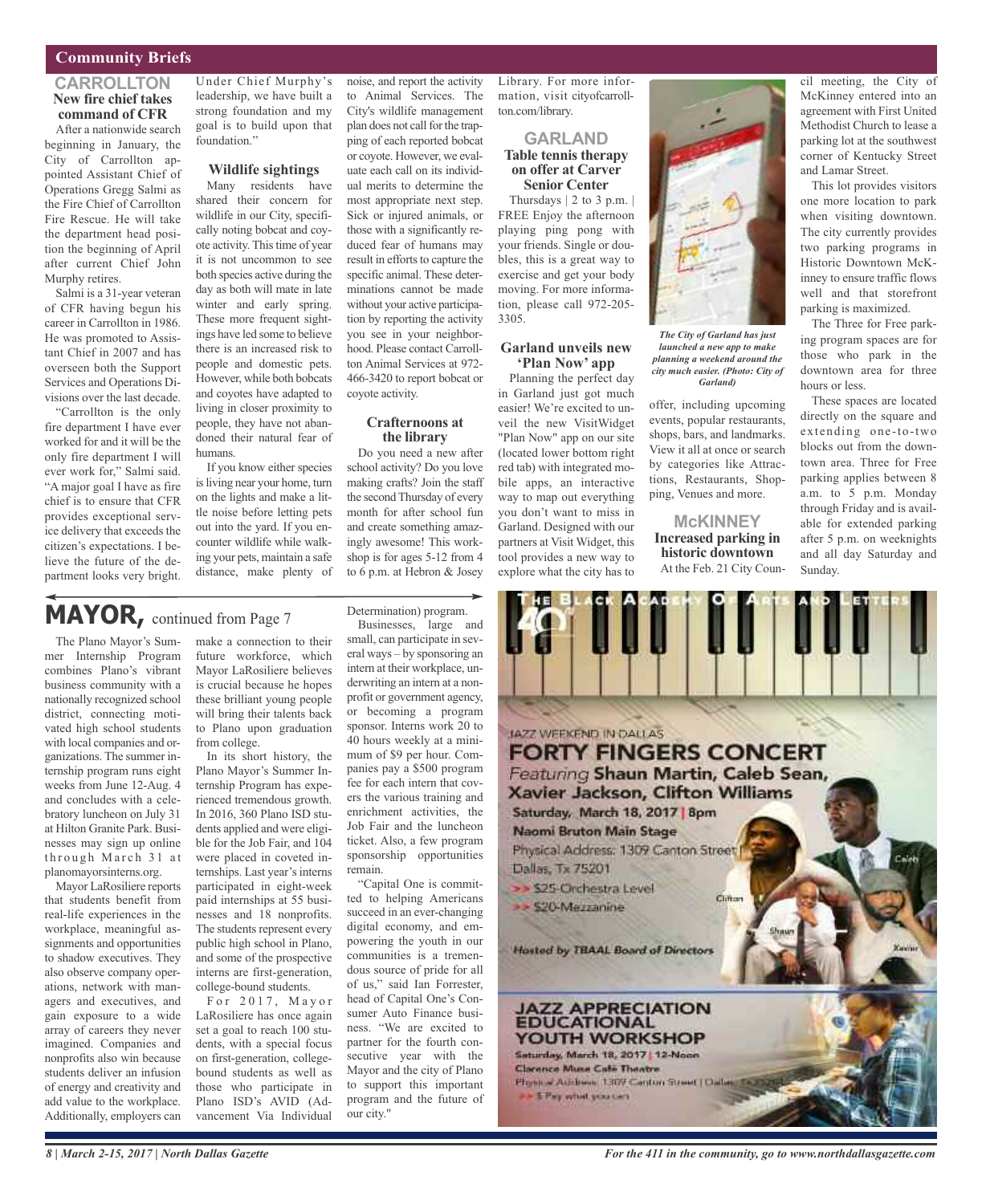## **Dallas St. Patrick's Day Parade is set for March 11**

2017 marks the 17th year into the millennial and this remarkable number, which will cast an emerald hue over every day leading up to St. Patrick's Day, needs a parade befitting of fanfare and revelry. Once again, the Greenville Avenue Area Business Association (GAABA) is rising up to road with the wind firmly at its collective back by announcing that the Dallas Mavs St. Patrick's Parade & Festival presented by the Dallas Mavericks will take place March 11 beginning at 11 a.m.

This is the 38th year of the Dallas St. Patrick's Day parade, which is a time honored Dallas tradition for thousands to enjoy family friendly pageantry against the backdrop of food, spirits and community. The first recorded St.



Patrick's Day parade was staged in 1762 in New York City – this was the result of early Irish American settlers celebrating the St. Patrick's feast day. Today, across the United States, millions of Americans observe their cultural identity and history by enjoying St. Patrick's Day with processions and fellowship.

"Our parade is anticipated every year and we are committed to making it an event that the entire family can

enjoy," said Kevin Vela, Board Chairman of the GAABA. "As the saying goes, 'May your troubles be less and your blessings more and nothing but happiness come through your door.' This is the sentiment that we want to resonate on March 11 – an overall feeling of joy permeating throughout our parade route."

As presenting sponsor, the Dallas Mavericks will once again have an indelible parade presence with two floats, the Mavs Express bus, Mavs Dancers, Mascots and Mani-AACs. The Mavs Corner will be located at the CVS corner of Lovers Lane and Greenville and will showcase food trucks, exhibitors, a Mavs Retail Shop and Mavericks' entertainers.

Featured event spaces (all

areas are open from 9 am to 3 pm):

• The Festival Zone (Officially Sponsored by Buyers Barricades), located in the Meadows Building parking lot, highlighting food trucks, exhibitor booths, family friendly activities and sponsor displays;

• Brew Fest will be located in the same adjacent Office Depot parking lot as last year. Presenting sponsor Peticolas will be pouring selected products on tap; entrance to Brew Fest is free and will also feature food trucks, exhibitors and a DJ Station;

• VIP Tailgate section (access pass is available for purchase at dallasstparticksparards.com), curb side parade route seating; and • VIP Brew Fest will be in-

clusive of concession, 2 com-

plimentary drinks, VIP area (with Port-a-Pots) -- Brew Fest VIP passes are \$45 flat donation with proceeds benefitting the Dallas ISD Superintended Scholarship Program.

The parade route starts on Greenville Boulevard at Blackwell Street and ends at SMU Boulevard at Central Expressway. Parade-goers are encouraged to ride DART as parking is extremely limited. Parade route recommended stations include Mockingbird Station, Lovers Lane Station and Park Lane Stations. GAABA was formed in 1987 to help unify area business and promote the Greenville Avenue area. Its first objective is and always will be the presentation of the annual Dallas St. Patrick's Parade & Festival.

## **LWCH Jazz Jam scheduled** for March 12

If you enjoy playing or singing or just listening to Jazz in a quiet setting while having a glass of wine or cold beer, you are invited to come down to the Labyrinth Walk Coffee House (LWCH) at the Unitarian Universalist Church of Oak Cliff, 3839 W. Kiest Blvd, in Dallas on the second Sunday of each month. There is no admission fee and donations are distributed among the performers.

Players, vocalists are invited to bring their instruments and Real Books (Hal Leonard 6th edition VOLI & II) and join in the performance. Musicians are asked to be asself contained as possible. They are seeking a drummer willing to set up and share their drums.

All may bring soft drinks and food; adults may add wine or beer.

The LWCH is a nonprofit organization run by volunteers presenting a variety of live musical programs. Watch for more information on events at the website http://www.labyrinthwalkcoffeehouse.com/.

# **'Forty Fingers' concert features Shaun Martin, Xavier Jackson, Clifton Williams, Caleb Sean**

Gifted musicians Shaun Martin, Xavier Jackson, Clifton Williams and Caleb Sean are the featured artists in "Forty Fingers Concert," where the four will play on four separate pianos in an awesome display of unimaginable talent, skill and showmanship at The Black Academy of Arts and Letters (TBAAL).

The Jazz Weekend in Dallas: Forty Fingers Concert Texas 75201. Hosted by

showcase highlights the talents of four very versatile men, who are known nationally and internationally for their work producing, composing and playing several instruments, will be together for one night only, 8 p.m., Saturday, March 18 on the Naomi Bruton Main Stage of the Dallas Convention Center Theatre Complex, 1309 Canton Street, Dallas,

TBAAL Board of Directors. "These gentlemen are among the best musicians and entertainers in the industry and three of them are home-grown," said Curtis King, founder and president of The Black Academy of Arts and Letters. "Each of them has performed individually at TBAAL over the years. We saw that they also had great chemistry with each other. We developed

the 'Forty Fingers' concept based on their combined abilities to play classical, jazz, pop, hip-hop, Broadway, R&B and gospel music."

Weekend activities include a noon, Saturday, March 18, 2017 Jazz Appreciation Educational Youth Workshop, where youth are encouraged to come and take advantage of this oncein-a-lifetime experience to sit at the feet of the four pianists for a one-on-one educational conversation. The fee is pay as you can; reservations are requested.

Concert tickets can be purchased by calling TBAAL Box Office at 214.743.2400, or through Ticketmaster 800.745.3000 and Ticketmaster.com. Group discounts tickets are available. Please call 214- 742-2452.

## **More Happy Winners...**

*The McKinney Housing Authority was happy to provide free tickets to residents for the Irish Festival courtesy of NDG. Pictured (left to right, front) are MHA Board member Tyree Byndom, resident Shenneta Williams, Pamela Scott, (back row) Chairman Justin Beller, Commissioner Brenda Carter and Vice Chair Gloria Evans. Stay tuned to NDG on Facebook and Instagram for your chance to win free tickets.*





*Cindy Weathers is all smiles after winning tickets to the North Texs Irish Festival courtesy of the North Dallas Gazette. Stay tuned to NDG on Facebook and Instagram for your chance to win tickets to the hottest events happening in DFW.*

## Introducing a new way to meet, work & play!

The Economic Empowerment Center is the perfect place for your next trade show, conference or private party!



Nonthly meetings ·Special events . Trade shows

Contact us at 214-540-6932 or

leasing@transformanceusa.org

·Business seminars ·Birthday parties Non-profit compaign kickoffs 8 Currosafena



«Holday parties.

-Church services

*Do you have an upcoming event? Contact NDG Entertainment at marketing@northdallasgazette.com*

*March 2-15, 2017 | North Dallas Gazette | 9*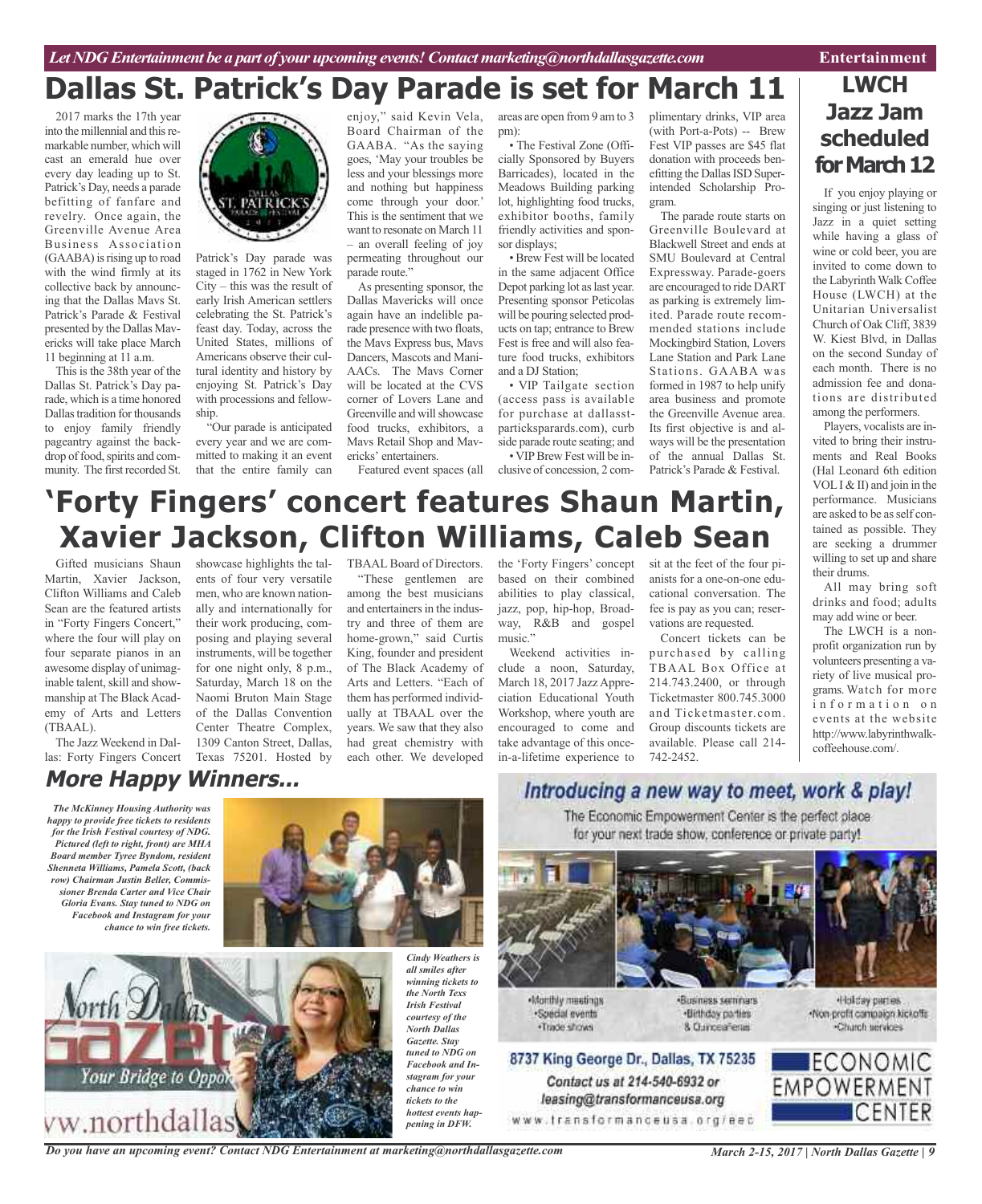

## **Moonlight expands to more than 1,500 theater nationally**

2017 Best Picture winner *Moonlight* expanding to over 1,500 theaters this weekend. The movie which won three Academy Awards Sunday night became the first African American feature film to win Best Picture honors. It was a little messy, but they won after La La Land was mistakenly announced as the winner. Now, more movie lovers will have a chance to see the film in theaters this weekend.

Atimeless story of human connection and self-discovery, *Moonlight* chronicles the life of a young black man from childhood to adulthood as he struggles to find his place in the world while growing up in a rough neighborhood of Miami. At once a vital portrait of contemporary African American life and an intensely personal and poetic meditation on identity, family, friendship, and love, *Moonlight* is a groundbreaking piece of cinema that reverberates

with deep compassion and universal truths. Anchored by extraordinary performances from a tremendous ensemble cast, Jenkins's staggering, singular vision is profoundly moving in its portrayal of the moments, people, and unknowable forces that shape our lives and make us who we are.

# **Viola Davis named Harvard's 2017 Artist of the Year**

Viola Davis, the popular actress, producer, director, activist, businesswoman, and philanthropist, has been named the 2017 Artist of the Year. She will be awarded the Harvard Foundation's arts medal at a ceremony on March 4 during the 32nd annual Cultural Rhythms Festival in Memorial Hall's Sanders Theatre.

"The students and faculty of the Harvard Foundation are delighted to present the acclaimed television and film artist Viola Davis with the 2017 Artist of the Year award," said S. Allen Counter, director of the Harvard Foundation. "Our student committee praised her outstanding contributions to



*Viola Davis, who was nominated for an Academy Award for her portrayal of Rose Maxson in the film "Fences," has been named Artist of the Year by the Harvard Foundation. She will be honored March 4. (Photo by Brian Bowen Smith)*

American and international film and theater. She recently received the Critics'Choice, Golden Globe, Screen Actors Guild, and British Academy of Films and Television Arts awards, as well as an AcademyAward nomination Maxson in the film adaptation of August Wilson's play 'Fences.'"

Davis co-starred in the play's 2010 Broadway revival opposite Denzel Washington, who also joined her in the film adaptation. Her performance earned her a Tony Award, as well as the Drama Critic's Circle Award, Outer Critic's Circle Award, and Drama Desk Award.

On television, Davis currently stars on "How to Get Away with Murder," for which she received the 2014 and 2015 Screen Actors GuildAward for outstanding performance by a female actor in a drama series. In

for her portrayal of Rose 2015, she also won an Emmy in the same category, becoming the first African-American to do so.

> Born in St. Matthews, S.C., Davis grew up in Central Falls, R.I., and has remained active in the community there, raising money for the town's library and Central Falls High School. She and her husband, Julius Tennon, founded a multiethnic film, television, and theater production company, JuVee Productions, in 2012. A graduate of The Juilliard School, Davis received an honorary doctorate during its 109th Commencement ceremony. She also holds an honorary doctorate of fine arts degree from her alma

mater, Rhode Island College.

The Harvard Foundation, the University's center for intercultural initiatives, honors the nation's most acclaimed artists and scientists each year. Previous Harvard Foundation awards have been presented to distinguished artists including Shakira, LL Cool J, Quincy Jones, Queen Latifa, Sharon Stone, Andy Garcia, Will Smith, Matt Damon, Halle Berry, Jackie Chan, Denzel Washington, Salma Hayek, Wycelf Jean, Eva Longoria, and Lucy Liu.

*The Artist of the Year award will be presented during the 32nd annual Harvard Cultural Rhythms Festival.*

## **HOMELESS, continued from Page 1**

pectations reasonable.

"I'm an educator, I believe the kids should be in school," Pierce said. "I believe that public schools can help meet their most basic needs and help them through a difficult time, and get them educated and graduated from high school at the same time."

Pierce also said he would like to see universities join into the process, realizing that many students could be coming to college campuses without a "home base" to operate from.

In the meantime, the district mans the Drop-In centers and works to reach students where they are, often delivering food and other essentials to families currently stuck in hotel living situations, both during the school year and in the summertime as well.

"The Dallas ISD has been at the front of this and we are doing some really wonderful things," Pierce said.

Help to alleviate the homelessness problem in Dallas is actually quite extensive, but it comes in fragmented form, with the funds and other resources being distributed throughout the city from a wide array of public and private interests.

Services of Hope, a local nonprofit on the front line, sees the need when working with the school district and local apartment complexes which offer an after-school

### program.

"We work with a nearby Dallas ISD school and provide items such as personal hygiene, clothes, food and any other supplies we can get our hands on because more than 20 percent of the school's population is defined as homeless. Their families are either living in shelters, their cars or shortterm extended stay hotels," shared Doris Prescott Services of Hope board member.

Dallas Housing Director Bernadette Mitchell briefed council members on the current condition of assistance resources for the homeless during a Feb. 21 briefing of the Housing committee. She advised members that in total approximately \$26.5 million is allocated toward the

homeless problem in Dallas, though the city itself does not administer the majority of it.

"The Emergency Solutions Grant (ESG) is your only homeless entitlement grant that comes directly to you from HUD," Mitchell said, repeating herself for emphasis. "So when you look at the other grants, the purposes are different."

In the 2016-17 budget, the City of Dallas allocated more than \$1.1 million for numerous Dallas-based agencies serving the homeless population from its ESG grant funds.

Other resources available locally include Continuum of Care Grants from HUD of more than \$16.6 million. The Texas Department of Housing and Community

Affairs (TDHCA) provides another grant of more than \$1 million and an additional \$811,130 through the TDHCA Homeless & Housing Services program. A \$1.5 million contribution comes from the Texas Health and Human Services Commission. Finally, another \$6.5 million is spent via various Dallas County programs.

Currently, city staff is working on recommendations as set forward by the Dallas Commission on Homelessness. These recommendations include: increasing targeted street outreach housing placement and support services; conversion to the communitywide coordinated entity and single-system HMIS; facility development and shelter capacity; increasing permanent supportive housing; and preventing homelessness within criminal justice and treatment facilities.

Councilmembers Tiffinni A. Young and Carolyn King Arnold, who represent districts highly affected by the problem, both expressed frustration with the growing numbers of homeless, and also with the difficulty in finding the right resources on the ground when the problems arise.

*For those who may want to pitch in a little extra specifically for the students, there is a donation button available online at the Homeless Education page of the Dallas ISD website (www.dallasisd.org/Domain/109).*



*NDG Entertainment Ticket Giveaway!!! Follow North Dallas Gazette on Facebook, Twitter and Instagram to keep up on all the latest!!!*

*10 | March 2-15, 2017 | North Dallas Gazette*

*Do you have an upcoming event? Contact NDG Entertainment at marketing@northdallasgazette.com*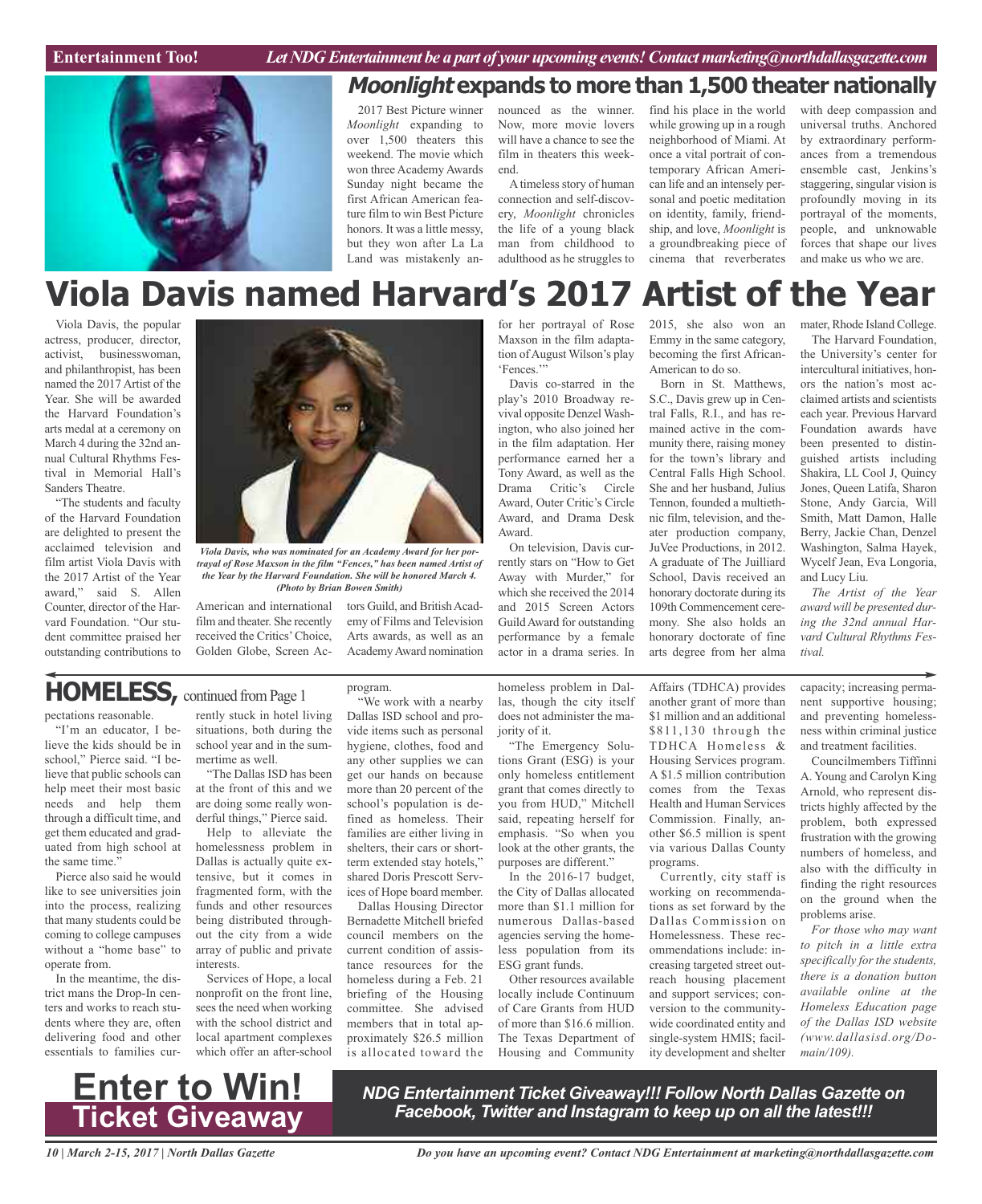# **Millennials are now the buyers driving home sales**

(NewsUSA) Guess who's been driving home sales for the past few years?

Millennials — the older ones at least. That's right, contrary to popular perception, not all of the 18- to 35 year-old generation is so wracked with college debt that they're living in their parents' basements while working for peanuts as baristas. In fact, the National Association of Realtors just officially crowned them the largest segment of the homebuyer market at 35 percent — up from 32 percent in  $2014 - in$  its most recent 2016 "Home Buyer and Seller Generational Trends Study."

And that trend only looks to accelerate.

"The coming years of housing demand will be Millennial-driven and will sup-



them.

tor," Dennis Lockhart, president and CEO of the Federal Reserve Bank of Atlanta, has said.

Given that new reality, here are four things experts say Millennials crave most in a house, which Boomers and even Gen-Xers need to know before trying to sell to them. (Warning: Be prepared to have some of your most cherished beliefs upended.) *Open floor plans.* Okay,

## **BRAIN**, continued from Page 4

discovery, we will be able to provide those who serve and protect Dallas, day in and day out, with strategies to improve their brain health and unlock their brain potential."

Over an 18-month period, the Brain Performance Institute will offer 500 police officers Strategic Memory Advanced Reasoning Training (SMART) and a mindfulness program specific to law enforcement.

SMART strengthens the brain's frontal networks regions that support planning, reasoning, decisionmaking, judgment and emotional management. The mindfulness program is being created in partnership with Hillsboro, Oregon, police Lt. Richard Goerling, a pioneer in the field of mind-

# **CFPB** continued from Page <sup>3</sup>

shortcut and deceive consumers to save on operating costs," said CFPB Director Richard Cordray. "Too many borrowers paid more for their loans because Navient illegally cheated them…The Bureau seeks to recover significant relief for the borrowers harmed by these illegal servicing failures."

From January 2010 to March 2015, CFPB estimates that Navient's practices cost borrowers up to \$4 billion in extra interest by repeatedly enrolling borrowers in forbearance. CFPB also found that many federal student loan borrowers were unaware that the government could pay part of the interest charges on their loans when personal circumstances prevent borrowers from keeping up.

The lawsuit names Navient and two of its subsidiaries: Navient Solutions, the corporate division responsible for loan servicing operations, and another subsidiary, Pioneer Credit Recovery that collects on defaulted student loans with the parent corporation. All three entities are charged with systematically making it harder for borrowers by incorrectly processing payments or failing to effectively act when borrowers complained. Instead of assisting borrowers with available options for repayment, CFPB charges that borrowers were steered into forbearance, a temporary and high cost solution that suspends payments but allows

interest rates to continue accruing.

fulness, preventive mental health care and physical fitness in law enforcement as well as Mastermind, a Dallas-based mindfulness meditation studio. The program integrates positive psychology with accelerated training and short-form application of mindfulness strategies. The goal is to help officers manage high-stress, high-pace situations at work and in their day-to-day lives. Pre- and post-assess-

"In essence, the kitchen is the new living room," one realtor told Bankrate.com. "They want people to flow through the home during

walls to create more of a loft feeling — or are you? — but at least know that Millennials entertain differently than their elders and that something like a formal dining room just doesn't impress

"With forbearance, borrowers can temporarily suspend making monthly payments, but their debt continuesto grow asthe unpaid interest is added to the loan", continued Cordray. "It is typically not suitable for borrowers who are facing long-term financial hardship. And the longer a borrower is in forbearance, the more their loan balance increases."

Many of the borrowers incurring excessive charges, according to CFPB, included military veterans who became disabled during their service to the country. Federal law provides that military veterans whose disabilities were incurred during service to the country are entitled to loan forgiveness.

gatherings, rather than be sectioned off in rooms."

What does impress them? A home office, given that 9 to-5 jobs are so passé. Immediately point out that your FDR can easily be converted into one.

*Technological efficiency and healthy living.* Those built-in bookcases you're so proud of?

Hah!

Don't you know Millennials read everything off a screen? And that they're just as likely to go around counting outlets to plug all their tech toys into as they are to ask if you've installed programmable LED lighting and motion sensors?

"Low-VOC paints and appliances like steam ovens also rank high," Realtor magazine declared. *The right "look."* They've

ments will be administered to demonstrate the program's efficacy.

"The Dallas Police Department continues to be progressive in the everchanging law enforcement climate," interim Dallas Police Chief David Pughes said. "Members of the Dallas Police Department command staff recently completed the SMART program, and participants found it extremely valuable.

Other CFPB charges include:

• Failure to correctly apply or allocate borrower payments to their accounts;

• Deceiving private student loan borrowers about requirements to release cosigners from loans; and

• Harming the credit of disabled borrowers, including severely-injured veterans.

"Servicers are supposed to follow instructions from the borrower about how to allocate payments across what often are multiple student loans," noted Director Cordray. "We believe that Navient repeatedly creates obstacles to repayment by misallocating or misapplying payments. The company all too often fails to correct its errors unless a consumer stays vigilant, discovers the

seen all these great houses on Pinterest and HGTV, which means Millennials might not even stick around long enough to gush over your steam oven if the first thing they spot from the street is a shabby roof.

Yes, this is one of the few things they definitely have in common with older generations.

"Unsightly roofs are huge turn-offs and make buyers predisposed to find even more things they don't like," warned Patsy O'Neill, a sales associate with Sotheby's in Montclair, New Jersey.

Since Millennials love what the Washington Post calls "modern, sleek lines"

— as well as "rustic looks" — if your roof does need replacing you might want to consider the very affordable Sienna line of diamond-

The department is embracing the strategies taught to improve day-to-day decision-making, reasoning and critical-thinking skills when interacting with the citizens of Dallas. We are eager to share both of these innovative training opportunities with the entire department thanks to the generosity of Ms. Lyda Hill."

"How a life in law enforcement affects the brain is unknown and woefully

problem, and contacts the company to insist that it be fixed."

Illinois Attorney General Lisa Madigan supports the CFPB lawsuit adding, "Navient's actions have led to student borrowers needlessly carrying billions of dollars in debt and the company must be held accountable."

Many consumer advocates agree.

"Too manyAmericans are struggling to make their student loan payments every month," said Whitney Barkley-Denney, a policy counsel specializing in student lending with the Center for Responsible Lending. "While the Department of Education has created programsto help make monthly payments more affordable, those programs only work if

shaped shingles from GAF (gaf.com), North America's largest roofing manufacturer, whose products are often showcased on HGTV.

**Marketplace**

"They pick up on key Millennial style trends of natural, clean materials, clean lines, and the integration of artistic elements," says Leslie Franklin, executive director of residential marketing at GAF.

*Low maintenance.* Your definition of what qualifies as "high" and "low" may differ from theirs. Your shag carpeting, for instance? High. Hardwood floors, which they favor? Low.

Hmmm, maybe that also explains why they often like smaller houses, although that could also have to do with Millennial buyers' medium income of \$77,400.

understudied among the scientific community," said Dr. Leanne Young, executive director of the Brain Performance Institute. "With this work, we hope to not only improve and positively affect the lives of the men and women in blue but also contribute to the body of neuroscience research, advancing the study of brain health among police officers and other first responders."

servicers are actually helping eligible borrowers access them. Servicers aren't merely debt collectors – they can be a borrower's lifeline to financial stability."

Anyone interested in filing a student loan complaint with CFPB can use an online form, fax to 855-237-2392, or mail complaints to

Consumer Financial Protection Bureau

PO Box 4503

Iowa City, IA 52244

CFPB staff is available at its toll-free number that is staffed weekdays from 8am until 8pm Eastern Time: 855 411-CFPB or 855- 411- 2372.

*Charlene Crowell is the Center for Responsible Lending's communications deputy director. She can be reached at charlene.crowell@responsiblelending.org.*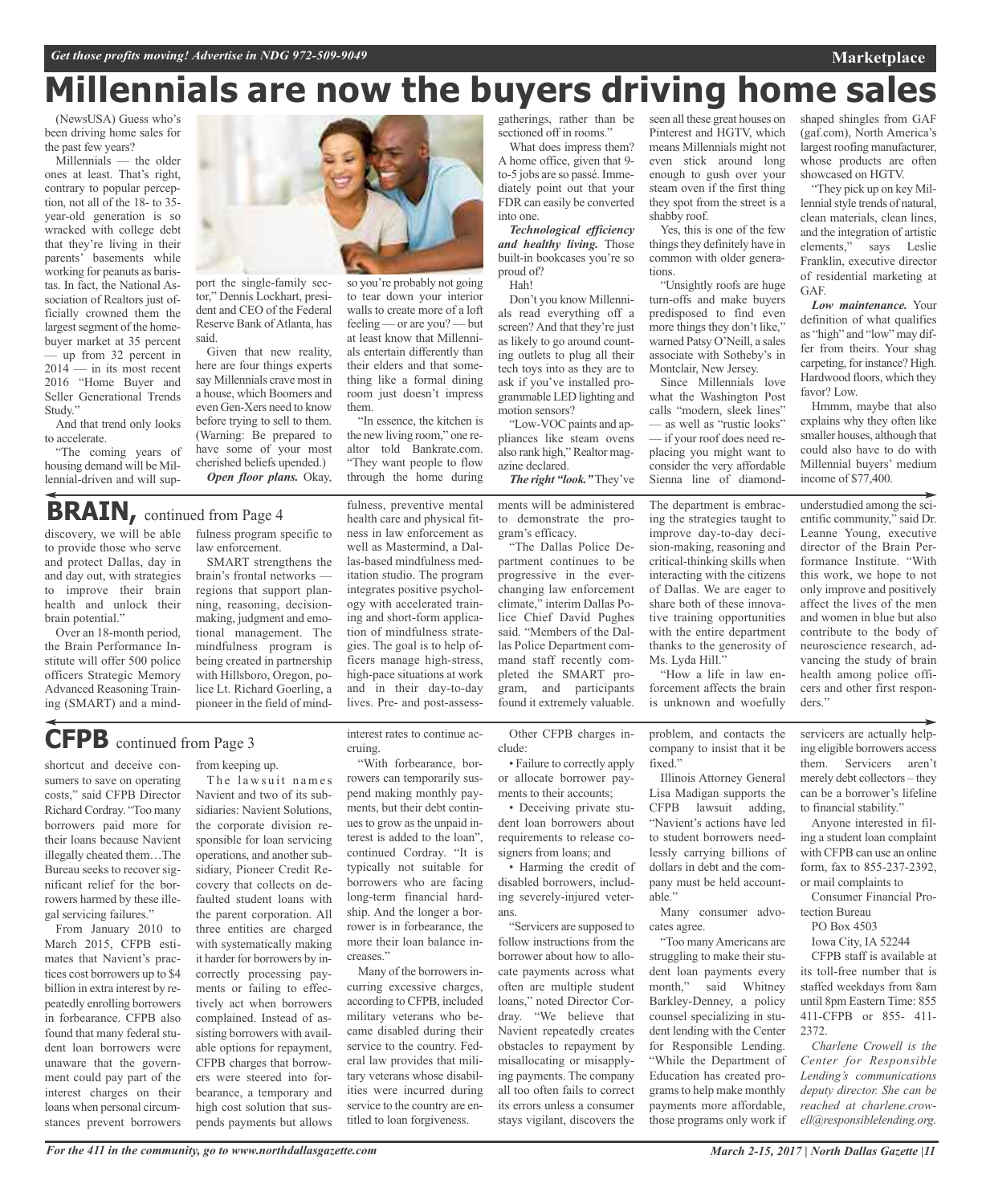# **Do you know how to save on online brokerage fees?**

By Nathaniel Sillin

If you've made it to a point in life where you're ready to start investing, or at least start thinking about investing, you may consider opening a brokerage account. But you're not alone if the thought of choosing a brokerage firm is foreign to you.

While brokers have helped individual investors buy and sell investments for decades, the relationship and services have changed over time. For instance, rather than calling their brokers, today many

investors use a sleek online platform or mobile app to place orders.

Fees associated with maintaining a brokerage account and investing have also changed. Whether you've been investing for years, or are just diving in, it's wise to occasionally compare brokerage firms' offerings and costs, including those listed below, and find the option that's right for you.

**Trading-platform fees might not be necessary.** A trading platform is downloadable software or an online app that you can use to

make trades, view realtime quotes and news, perform analysis and set up your trading strategies. While platform fees can cost hundreds of dollars a month, many high-quality options are completely free. Others are free as long as you meet minimum account balance requirements.

**Trading fees are common, but prices vary.** Brokerage trading fees can vary widely depending on the financial product and broker. Many online brokers charge a flat fee, typically somewhere between

\$5 to \$10 per online trade for stocks or exchangetraded funds (ETFs). Some brokers alternatively charge a fee per share, which could be a better option for day traders.

Making a trade over the phone or with the help of a broker rather than on your own online could incur an additional fee (sometimes between \$20 to \$50).

Mutual fund transaction fees may be higher than the cost of trading stocks, although some brokers have a list of no-transaction-fee funds. More advanced trading tactics,

have additional fees.

Higher trading fees don't necessarily indicate better service, but the fees could help the brokerage firm invest in its trading platform, customer service and research tools. Therefore, you'll want to compare each firm as a whole, not just the trading fees.

**Avoid annual fees.** Some brokers charge an annual fee, often around \$50 to \$75. You might be able to avoid the fee by maintaining a minimum balance in your account, or there are a number of bro-

such as options, also may kerages that don't charge this fee regardless of your account balance.

> **Don't overthink account closure or transfer fees.** It's common for a brokerage to charge \$50 to \$75 to close your account or transfer your holdings to a different brokerage. However, many brokerages will reimburse you when you open a new account with them.

> Optional services are just that – optional. There are a few services, such as paper statements or pre-

#### See FEES, Page 16

**HBCUS**, continued from Page 6

Trump signed will have a and an increase in year key difference: Trump's order will move the White House Initiative on Historically Black Colleges and Universities, previously part of the Department of Education, into the White House.

During the Obama Administration, the late Dr. George Cooper, headed the White House Initiative on Historically Black Colleges and Universities. Cooper was seceded by Dr. Ivory Toldson, who left the post in June 2016 to lead the Quality Education for Minorities (QEM), a non-profit group in Washington, D.C.

A February 27 photo-op with President Trump in the Oval Office and group "listening session" meeting with Vice President Michael Pence with over 60 HBCU presidents was the first meeting of its kind with HBCU presidents and chancellors in at least eight years.

HBCU presidents, who are in Washington, D.C., this week, also have decided to request \$25 billion from the Trump Administration to assist their schools.

At a HBCU president's reception on Monday night, Grambling President Rick Gallot told the NNPA Newswire that the priorities of HBCUs are, "spending on campus infrastructure around Pell Grants."

Asenior White House Official in the Trump Administration briefed reporters on February 27 at the White House on moving the White House Initiative on Historically Black Colleges and Universities into the White House and assigning an executive director.

The initiative on HBCUs, "lost track, because they didn't have the full force of the White House behind them. This HBCU order will do that by repositioning the initiative in the White House," the senior Trump Administration official said.

The senior White House Official added that the administration wants HBCUs to serve as partners in the President's urban agenda and that the administration also wants to increase the private sector's role in supporting and strengthening their participation in federal programs.

HBCUs did not fare well during the Obama Administration. In 2009, the Obama Administration failed to renew a two-year appropriation for HBCUs of \$85 million a year. The money would later have to be restored by concerned Democrats who controlled Congress.

HBCUs collectively lost over \$300 million in grants



*President Donald Trump meets with the presidents and chancellors from the nation's Historically Black Colleges and Universities. (Lauren Victoria Burke/NNPA)*

and tuition after a bureaucratic level decision in 2011 enacted in Obama's Department of Education made obtaining Parent PLUS loans much more difficult. As a result, 28,000 HBCU students were negatively impacted.

In September 2013, President Obama's Education Secretary Arne Duncan apologized to HBCU leaders and advocates for the Parent PLUS loan decision. In 2012, Duncan proposed an end to a three-year implementation of summer Pell Grants.

The elimination of summer Pell Grants is an issue HBCU presidents often say they'd like restored. Almost two-thirds of African American undergraduate students receive Pell funding.

In 2015, President Obama proposed two years of free community college without consulting HBCU advocates. Many of those advocates viewed the proposal as

a threat to HBCUs. The proposal, which was never enacted by a Republican-controlled Congress, was later changed to include HBCUs. In early 2015, during a

meeting with members of the Congressional Black Caucus, President Obama expressed what many members later told the NNPA Newswire was a lack of support for HBCUs. President Obama was critical of HBCU graduation rates and loan policies.

In February 2015, President Obama's own HBCU Board of Advisors Chair, Hampton University President Dr. William Harvey, was critical of the Obama Administration.

"We are not consulted when it comes to policy changes and decisions impacting – in a major way – the institutions on whose behalf we are to advocate," said Harvey. "It happened with Pell. It happened with Parent PLUS. And, now it is happening with the new community college initiative."

Regarding their visit to the White House on Monday, that included seeing President Trump and Vice President Pence, many HBCU presidents said they were happy to see HBCUs receiving attention within the first 100 days of Trump's presidency, but they were cautiously optimistic.

"There was very little listening to HBCU presidents today. We were only given about two minutes each, and that was cut to one minute, so only about 7 of maybe 15 or so speakers were given an opportunity today,"

wrote Dillard President Walter Kimbrough detailed in a column posted on Medium on the night of February 27.

The HBCU presidents convened at the Library of Congress on February 28 for an all day session with members of Congress.

*Lauren Victoria Burke is a political analyst who speaks on politics and African American leadership. She is also a frequent contributor to the NNPA Newswire and BlackPressUSA.com. Connect with L a u r e n b y e m a i l a t LBurke007@gmail.com a n d o n T w i t t e r a t @LVBurke.*



*For the 411 in the community, go to www.northdallasgazette.com*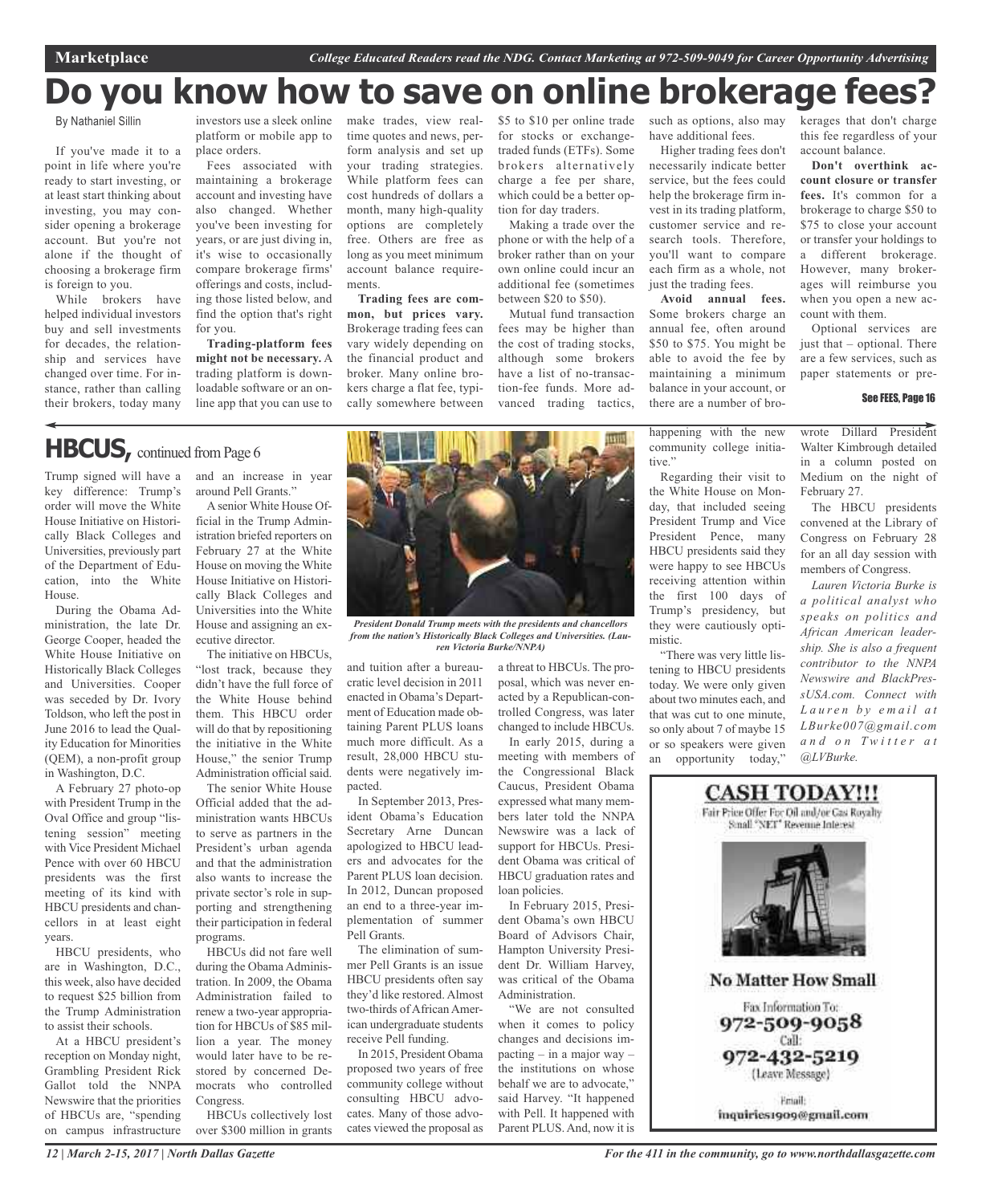## *Advertise Career Opportunity 972-509-9049* **Career Opportunity**

## **HHS launches employment services training**

Texas Health and Human Services (HHS) developed online trainings to enhance knowledge of Employment Services for persons with intellectual and developmental disabilities (IDD) across the state. The Employment Services Trainings are for anyone who participates in service planning, including legally authorized representatives, family members, friends, nurses, behavior specialists, employment specialists, attendants, direct support professionals or anyone asked to be a member of the team.

**Take the Online Training** The Employment Services section on the HHS Training Initiatives webpage is a resource for all initiatives and efforts related to Employment Services.

It contains information important to those receiving services as well as for service providers. The trainings include:

• What is Employment Assistance and Supported Employment?

• A step by step process to achieve positive employment outcomes

• Why is Competitive, Integrated Employment im-



The City of Richardson is currently hiring for Labor/Trade positions such as Driver/Loader **Maintenance Helper Heavy Equipment Operator** and various seasonal pool and recreation positions. To apply go to https://cor.net/jobs

## **Looking for energetic interns in the Dallas Area**

A local community newspaper has an internship position available. The goal is to provide students and aspiring writers an opportunity to gain published clips, experience and professional feedback. The position is for 20 hours a week at



\$8.50 per hour. Assignments will include covering local events, phone interviews, and rewriting press releases.

**Send resume and writing samples to: inquiries1909@gmail.com**

portant?

• Working while receiving Social Security Disability Benefits

• Overview of Texas Workforce Solutions-Vocational Rehabilitation Services

• Contacts for additional

# **TISEO PAVING COMPANY**

sistance.

throughout Texas.

training, resources, and as-

This Employment First Initiative series can be used to improve the quality of Employment Services for individuals with IDD

419 E. Hwy. 80, Mesquite, TX 75150 Tel: (972) 289-0723 Fax (972) 216-5637 www.tiseopaving.com

Performing Concrete Street Paving in the Metroplex Area We Accept Subcontracting Bids For All Public Works Projects in the Dallas Area. We Are Accepting Applications for Concrete Mixer Drivers and Heavy Equip-

ment Mechanics

**Equal Opportunity Employer** 

## **Experienced Print & Web advertising Indoor sales.**

12.00 to 15.00 per hour against commission. Candidate must have 3 years of Verifiable experience. Must be able to sell minority Media, Print & Web 25 to 30 hours weekly. Must be highly motivated and a Self-Starter.

**ONLY EXPERIENCED ADVERTISING CANDIDATE SHOULD APPLY.**

Send Resume to: **Inquiries1909@ gmail.com** Or leave message @ **972.432.5219**



**Attention Suppliers of Goods, Services and Construction**

**Review Competitive Opportunities at https://garlandtx.ionwave.net**

**www.garlandpurchasing.com**

**972-205-2415**



THE CITY OF IRVING'S NEXT CIVIL SERVICE ENTRANCE EXAM

## *www.cityofirving.org*

*The City of Irving does not discriminate on the basis of race, sex, religion, age or disability in employment or the provision of services.*

**Statewide African American Press\Association is seeking a statewide sales representative.**

The Texas Publishers Association is seeking a statewide sales representative to

represent the overall sales objective for the organization. Individual must have a proven sales track record with local and regional sales strategies.

Also the individual must be:

- A self-starter
- Have excellent written and verbal communication skills
- A visionary
- Professional

• Have excellent organizational skills Previous advertising agency and direct sales experience a plus. Position is commission based.

Serious inquiries only. **Please email resume to inquiries1909@gmail.com or leave a message for the position at 972-432-5219.**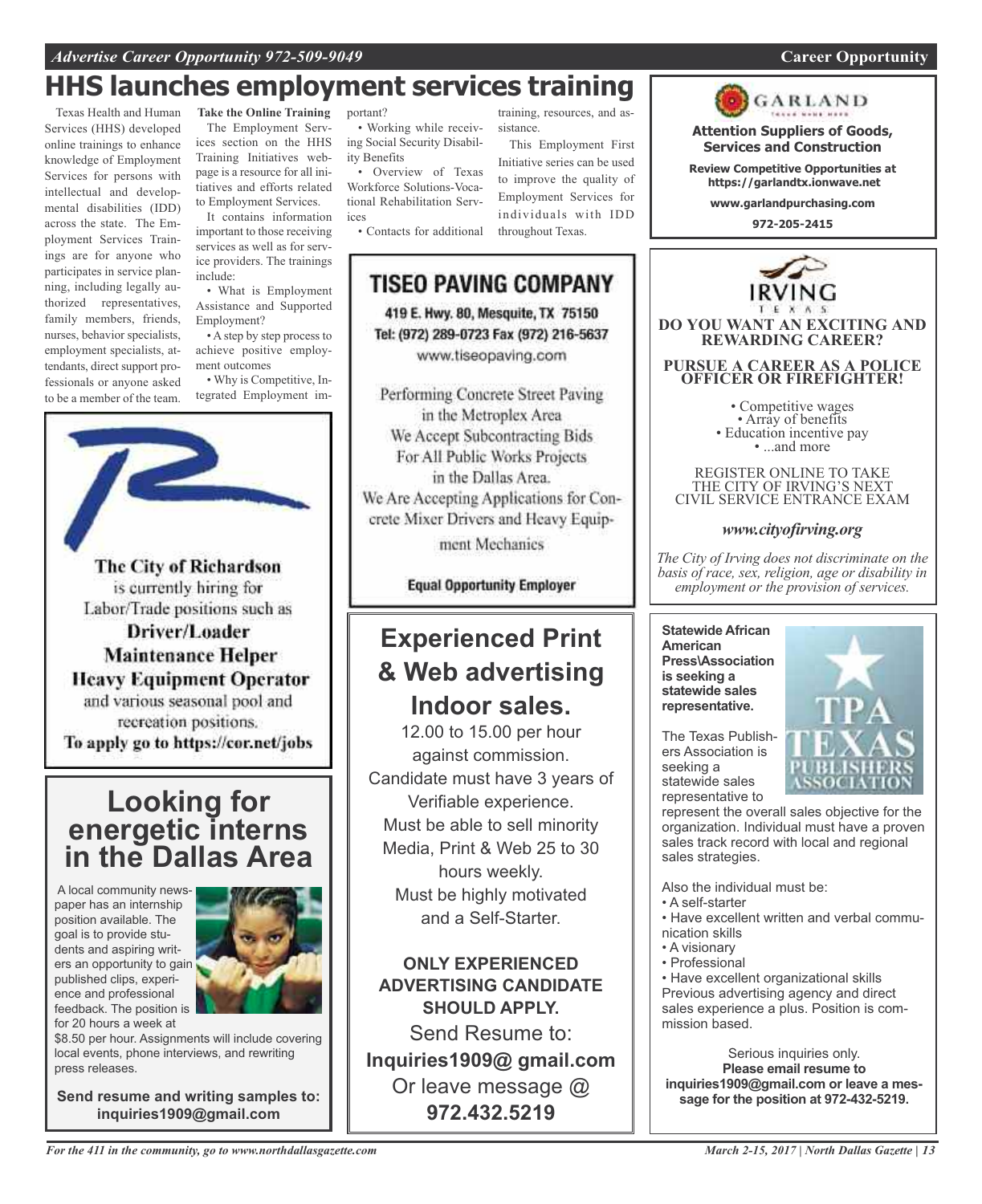#### **BETHEL BIBLE FELLOWSHIP, CARROLLTON (A PLACE TO BELONG)**

*NOTICE: Pastor Woodson serves the community by providing "Professional Therapy and Counseling Services" on a "Sliding Fee" scale. To schedule an appointment call the Pastoral Counseling Center at 972-526-4525 or email the church.*

**February 4, 10 a.m.** Ladies, join us for our Women's Ministry meeting, W.O.R.T.H. at the church. We meet the first Saturday of each month.

#### **February 5, 9:45 a.m.**

You're invited to our Sunday Morning "Prayer and Meditation" at 10 a.m. See what God is doing through and with us; you will be blessed.

#### **February 8, 7 p.m.**

Join us in Wednesday's Prayer and Bible Study Class with Senior Pastor Woodson, Pastor Brenda Patterson and others teaching a series on "Design for Discipleship, Book 6, Chapter 2." Spiritual maturity is God's desire for you. It's Time to Grow; Ephesians 4:12 & 13.

Dr. Terrance Woodson, Senior Pastor 1944 E. Hebron Parkway Carrollton, TX 75007 972-492-4300  $ww.$  be the l b i b l e f e l loswhip.org

#### **CHRIST COMMUNITY CHURCH IN RICHARDSON**

 $\mathcal{L}_\text{max}$  and  $\mathcal{L}_\text{max}$  and  $\mathcal{L}_\text{max}$ 

**February 5, 8:45 a.m.** You're invited to our Morning Services as we worship, honor and praise God for His blessings.

#### **February 8, 7 p.m.**

Join us at 12 Noon with Rev. Viveca Potter teaching on the Word of God; come back at 6:45 p.m. for Corporate Prayer and stay for Senior Pastor Autry at 7:30 p.m. teaching the Word of

God. Our youth will come for Food and Fellowship at 7 p.m. followed by Bible Study at 7:30 p.m.

Dr. Terrence Autry, Senior Pastor 701 Centennial 972-991-0200 Richardson, TX 75081 www.Christcommunityrichardson.org  $\mathcal{L}_\text{max}$  , which is a set of the set of the set of the set of the set of the set of the set of the set of the set of the set of the set of the set of the set of the set of the set of the set of the set of the set of

#### **FELLOWSHIP CHRISTIAN CENTER CHURCH IN ALLEN "THE SHIP"**

Follow us on Social Media (Facebook, Twitter,YouTube and Vimeo).

**February 5, 8 a.m.** Join us on our main campus at 200 West Belmont Drive for Early Morning Worship and be blessed; followed by our Sunday Worship Services at Bolin Elementary School in Allen, Texas 75002 and bring someone with you, you will be blessed.

**February 8, 7 p.m.** Join us in our Wednesday's 12 Noon-Day Live, Prayer and Bible Study and/or our Wednesday Night Live, Prayer and Bible Study at 7 p.m. to learn more about God's Word at the Joycie Turner Fellowship Hall, 200 West Belmont Drive in Allen. Be encouraged by God's plan for your maturity and His glory; and most of all; be prepared to grow.

Dr. W. L. Stafford, Sr., Ed. D. Senior Pastor 5705 Cheyenne Drive at Bolin Elementary School in Allen 75002 for Sunday Morning Worship and the Admin. Building Address is 200 W. Belmont Drive Allen, TX 75013 972-359-9956 www.theship3c.org  $\mathcal{L}_\text{max}$  , which is a set of the set of the set of the set of the set of the set of the set of the set of the set of the set of the set of the set of the set of the set of the set of the set of the set of the set of

#### **INSPIRING BODY OF CHRIST CHURCH, Let's Go Fishing! MATTHEW 4:19**

**February 3, 2017** All men are invited to

Men's Ministry meeting each Friday night at 7 p.m.

> **February 5, 10 a.m.** (Only One Service, every Sunday) You're invited this Sunday as we praise, worship, honor and magnify God's Holy name.

**February 6, 7 p.m.** Join us in Monday School as we grow in God's Word and learn what God has to say to us.

Pastor Rickie Rush 7701 S Westmoreland Road Dallas, TX 75237 972-372-4262 www.Ibocchurch.org  $\overline{\phantom{a}}$  , and the set of the set of the set of the set of the set of the set of the set of the set of the set of the set of the set of the set of the set of the set of the set of the set of the set of the set of the s

#### **MT. OLIVE CHURCH OF PLANO (MOCOP)**

**February 5, 10 a.m.** Join us for Worship Service as we praise and worship God in 2017 for His Honor and His glory; and don't forget to comeback at 7 p.m. for our Brazilian Church.

## **MT. OLIVE CHURCH OF PLANO** 300 Chishoim Pl. Plano, TX 75075 972-633-5511 Answers you need, Hope for today is waiting for you... · Sunday School for all ages 8:30 am  $9-30$  am · Sunday Morning Prayer · Sunday Service  $10:00$  am · Wednesday Night Service 7:00 pm Pastor Sam Fenceroy Pastor Gloria encerov

## www.mocop.org

Radio Programs

"Truth Made Simple"

KODBE 1040 AB

to Pastor S<br>in: 5:25pm

5:30pm

Vision & Truth Live" :<br>all Pastor Sam<br>WRD 193.7 FM THE WORD

**February 8, 7 p.m.** You're invited to our Wednesday's Bible Study class; you will learn what ices and fellowship as we give God all glory, honor and praise.

God has to say to us. Come to be encouraged by God's plan for your spiritual growth and His glory.

**February 10, 7:30 p.m.** Join us for our Pre-Valentine Celebration Love Extravaganza, "It's About Love"; attire is dressy, call the church for details, you don't want to miss this af-

Pastor Sam Fenceroy Senior Pastor and Pastor Gloria Fenceroy 300 Chisholm Place Plano, TX 75075 972-633-5511 www.mocop.org

 $\overline{\phantom{a}}$  , and the set of the set of the set of the set of the set of the set of the set of the set of the set of the set of the set of the set of the set of the set of the set of the set of the set of the set of the s

**SHILOH MBC IN PLANO (WHERE COMMUNITY BECOMES FAMILY)**

**February 5, 8 a.m. and 11 a.m.** Join us for Worship Serv-

fair.

#### **February 8, 7 p.m.**

You're invited to our Wednesday's Bible Study to learn more about God's Word. Come and be encouraged by God's plan for your maturity and growth; it's all for His glory and His honor. We are, "Growing in Christ through the study of His Word."

Two Notices: Our AWANA (Approved Workman Are Not Ashamed from 2 Timothy 2:15) is held from 6:30 - 8:15 pm, now through May 2017. There is no charge for registration for new participants! This is a Biblebased program for children and youth, ages three years old through the 12th grade. The emphasis is on memorizing the Word of God and developing a personal relationship with our Lord Jesus Christ in a structured, safe and fun environment. Our church ministries offer opportunities for motivation and growth; join us and see. Be blessed of the Lord.

Dr. Isaiah Joshua, Jr. Senior Pastor 920 E. 14th Street Plano, TX 75074 972-423-6695 www.smbcplano.org



NDG now has a "Special Advertising Package"for churches and non-profit organizations that need to let the community know about your Special Event.

### Opportunity You Can Measure...

#### **Church Events**

- Church Anniversary
- Pastor's Anniversary
- Women's Day
- Men's Day

## **Non-Profit Org. Events**

- Fundraisers
- (Concerts)
- Special Events
- (Personal or Community)

## Special Rate \$199

(Black & White, per insertion) Ad size - 4.905"x 6"(Quarter Page, B&W) (NOTE: Color Ad \$75 extra per inserion) Production disclaimer - NDG ad meake-ready is not included in promotion. Layout/production of "copy ready"ad will be a nominal extra cost. E-mail ad copy to: Marketing@NorthDallasGazette.com or call our Marketing Department today! 509-9



## **Church Happenings www.NorthDallasGazette.com**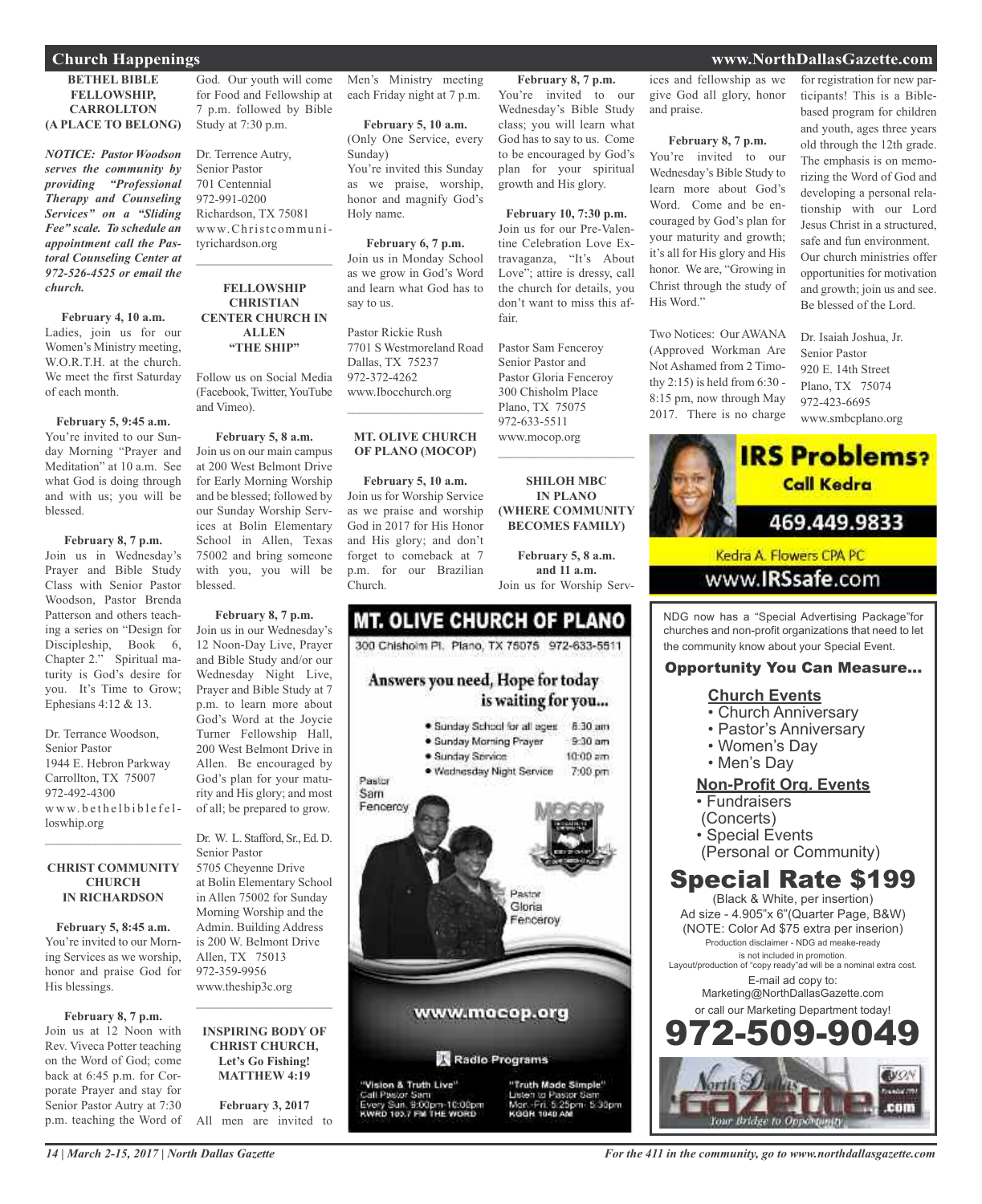# **National Women History Month**



*Send email to: businessoffice@ northdallasgazette.com to sign up for Sister Tarpley's weekly electronic newsletter.*

The 2017 Theme for National Women's History Month is "Honoring Trailblazing Women in Labor and Business" – This theme also honors Black women who have successfully challenged the role of Black women in both business and the paid labor force.

Dedicating the whole month of March in honor of Black women's achievements by North Dallas Gazette and Sister Tarpley's Column may seem irrelevant today.

However, at the time of the conception of Women's History Week, activists saw the designation as a way to revise a written and social American history that had largely ignored women's contributions; especially, Black women.

These Black women that I will highlight in my column this month, all successfully challenged the social and legal structures that have kept women's labor underpaid. and underappreciated.

Facing stark inequalities in the workplace (lower wages, poor working conditions, and limited opportunities), they fought to make the workplace a less hostile environment for women.

They succeeded in expanding Black women's participation in commerce and their power in the paid labor force.

They proved that women could succeed in every field. While these Black women are extraordinary, each is also ordinary in her own way, proving that Black women business and labor leaders can and should be considered the norm.

Most importantly, these ladies paved the way for generations of Black women labor and business leaders to follow.

Katherine Coleman Goble Johnson. AKA "The Human Computer") was born in 1918 in White Sulphur Springs, Greenbrier County, West Virginia, the daughter of Joshua and Joylette Coleman.

She was the youngest of four children. Her father was a lumberman, farmer, and handyman and worked at the Greenbrier Hotel. Her mother was a former teacher.

Johnson is a Black physicist and mathematician who made contributions to the United States' aeronautics and space programs with the early application of digital electronic computers at NASA.

Known for accuracy in computerized celestial navigation, she conducted technical work at NASA that spanned decades.

During this time, she calculated the trajectories, launch windows, and emergency back-up return paths for many flights from Project Mercury, including the early NASA missions of John Glenn and Alan Shepard, and the 1969 Apollo 11 flight to the Moon.

Her calculations were critical to the success of



*For the 411 in the community, go to www.northdallasgazette.com*

these missions. Johnson also did calculations for plans for a mission to Mars.

In 2015, Johnson received the Presidential Medal of Freedom. She was included in the BBC series 100 Women the next year.

On February 26, 2017, she was honored on the 89th Academy Awards program, appearing with the stars of the movie Hidden Figures which is about the mathematicians working in the background at NASA during the Space Race.

Coleman showed a talent for math from an early age. Because Greenbrier County did not offer public schooling for Black students past the eighth grade, the Coleman parents arranged for their children to attend high school in Institute, West Virginia when she was only 10 years old.

This school was on the campus of West Virginia State College. The family split their time between Institute during the school year and White Sulphur Springs in the summer.

She graduated from high school at 14, and entered West Virginia State College, a historically Black college. As a student, Coleman took every math course offered by the college.

Multiple professors took Coleman under their wings, including chemist and mathematician Angie Turner King, who had mentored the girl throughout high school, and, W.W. Schiefflin Claytor, the third Black person to receive a PhD in math.









Īsiah Joshua, Jr. Fustor

SMBC: A church Focused on Excellence while Teaching the Word. Preaching the Gospel, Reaching the World

Worship Times: 8 and 11 a.m. Sunday School: 9:45 a.m. Mid-week: Wednesday at 7:00 p.m. Youth Church: Every 3rd, 4th, and 5th Sunday at 10:45 a.m. AWANA: Wednesday at 6:30 p.m. Contact Information: 972-423-6695 www.smbcplano.org